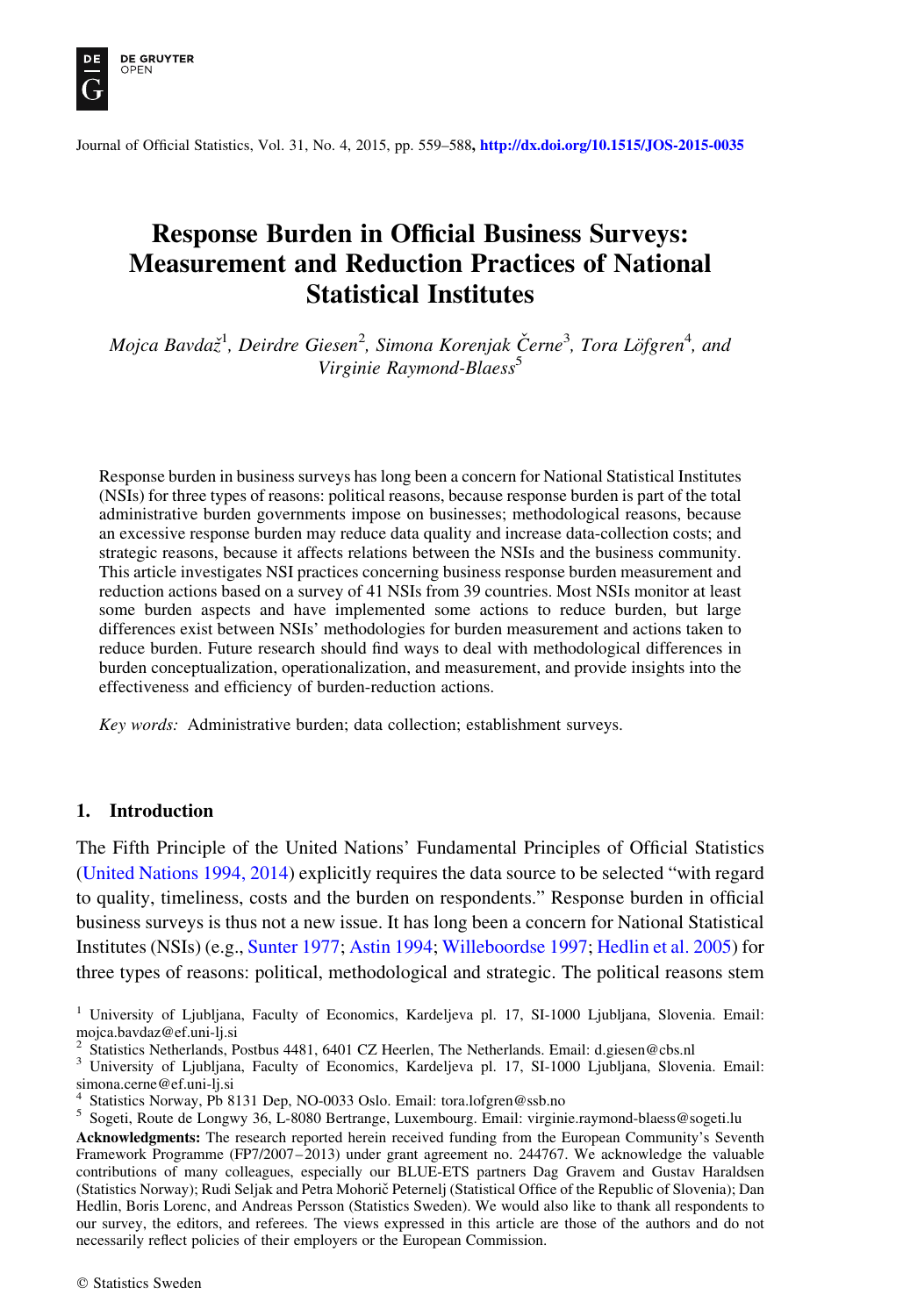from the fact that administrative burdens imposed on businesses by legislation, which include mandatory statistical reporting, decrease the competitiveness of businesses by unproductively engaging their resources. Many countries have therefore implemented programs focused on reducing administrative burdens [\(OECD 2009\)](#page-28-0). Examples of such programs include the Paper Work Reduction Act of 1980 in the United States and the President's Executive Order 13610 of May 10, 2012 to all US government agencies; Canada's Red Tape Reduction Commission [\(Red Tape Reduction Commission 2012\)](#page-28-0); the EU 2007–2012 Action Programme for Reducing Administrative Burdens [\(European](#page-26-0) [Commission 2007\)](#page-26-0); and the EU Regulatory Fitness Programme [\(European Commission](#page-26-0) [2012b\)](#page-26-0). The methodological reasons for concern about response burden are based on the growing evidence that excessive burdens may lead to problematic survey response behavior with potential consequences for data quality, especially nonresponse, late response, or measurement errors (see, for instance, [Hedlin et al. 2005;](#page-27-0) Bavdaž 2010; [Giesen 2012;](#page-27-0) [Jones 2012;](#page-27-0) [Lorenc et al. 2013;](#page-28-0) and [Berglund et al. 2013](#page-25-0)). Perception of a survey task may even be more relevant in this context than the objective burden (e.g., [Willeboordse 1997;](#page-29-0) [Hak et al. 2003;](#page-27-0) [Jones et al. 2005\)](#page-27-0). Closely related to these methodological reasons are the strategic reasons, because good relations between NSIs and the business community have spillover effects in the whole field of official statistics. Businesses are an important stakeholder for NSIs because of their double role as reporting units and users of official statistics ([Lorenc et al. 2012](#page-28-0)).

## 1.1 Burden Concept and Measurement

Despite its long presence and broad relevance, response burden is a vague concept. A politician may have in mind the total costs imposed on the whole business community, a manager may think of the time people take away from business tasks, a methodologist may focus on the feeling that a respondent experiences when confronted with a mandatory survey, and so on. [Willeboordse \(1997\)](#page-29-0) defines response burden along four bipolar dimensions. First, he distinguishes between objective (actual) and subjective (perceived) response burden with regard to the choice of measurement perspective. Actual response burden means the money and/or time it takes to comply with data requests, and perceived burden refers to the respondents' assessment of how burdensome they find it to comply with the data request. Second, the concept may only refer to the burden itself (i.e., gross burden) or be broadened to consider the advantages of responding that reduce the amount of burden (i.e., net burden) for the unit. Third, the concept of response burden may concern the mere completion of the questionnaire (i.e., minimalistic burden) or include accompanying activities such as studying the instructions, data retrieval, and follow-up calls (i.e., maximalistic burden). Fourth, the concept may relate to the burden initially placed upon and, in an ideal world, expected from businesses (i.e., imposed burden) or to the burden that businesses bear de facto considering their actual response behavior (i.e., accepted burden). In an ideal world, all units would respond in a timely and accurate way; in reality, some units discard survey requests, others provide inaccurate data, and so on.

Moreover, different units of observation and various levels of aggregation may be relevant for different purposes. To illustrate the methodological challenges of burden measurement, [Figure 1](#page-2-0) shows relations between business units (BU; arranged in size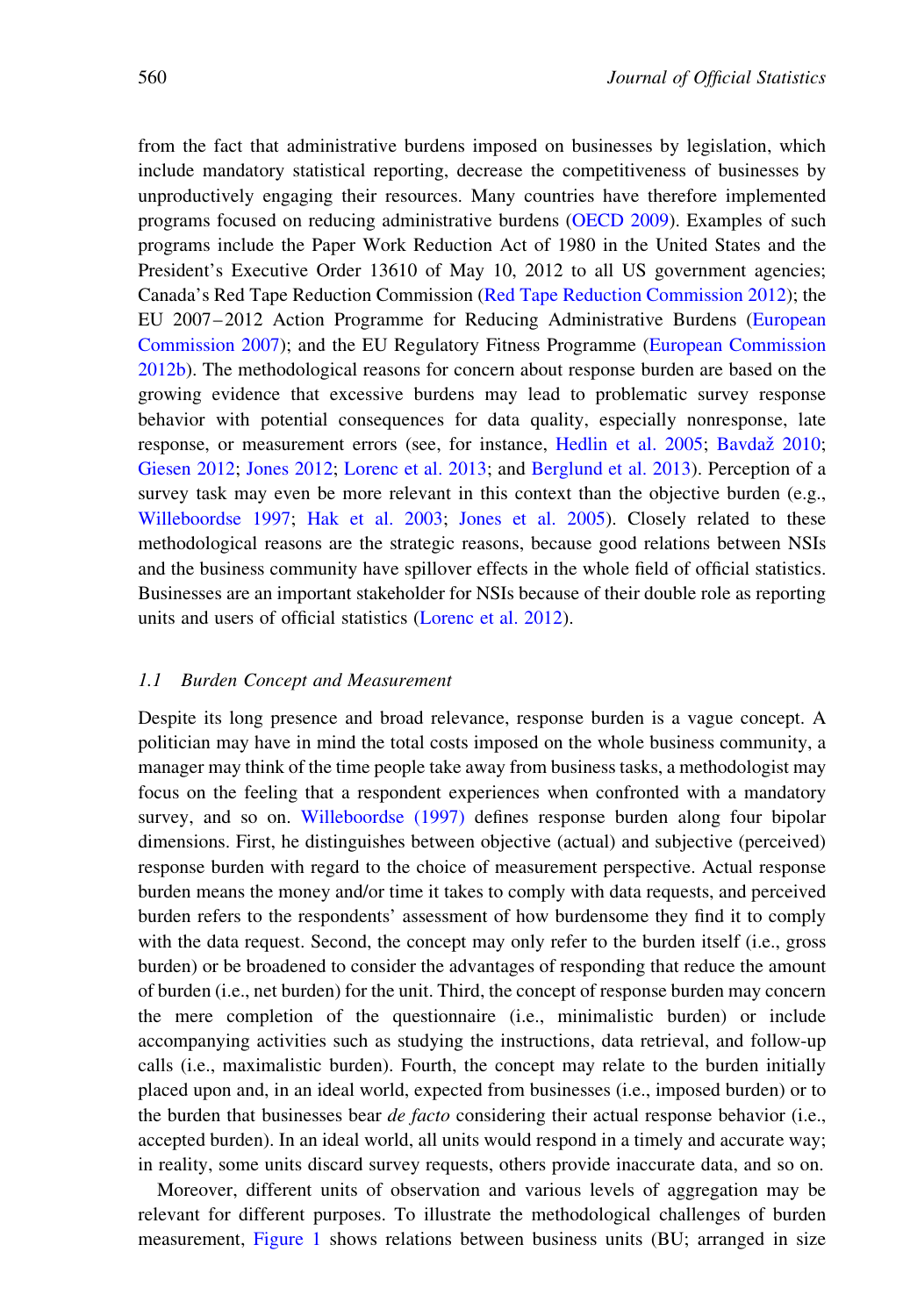<span id="page-2-0"></span>

Fig. 1. Relations between business units  $(BU)$  and respondents  $(R)$  in two surveys

classes from small to large) and respondents (R) in two surveys (Survey A and Survey B). Small and also some medium-sized businesses typically hire accounting firms for all reporting (including statistical) matters. A single respondent may thus complete several questionnaires of the same survey for several businesses (see the left-most respondent involved in Survey A on behalf of several business units). By contrast, the same survey may involve several respondents at a large business (see the right-most group of respondents involved in Survey A for a large business unit). Two kinds of nesting are thus present that challenge the selection of the unit of observation: nesting business units within respondents and nesting respondents within business units. The scenario becomes loaded when surveys are added because the same respondent may be involved in more than one survey for either several businesses or a single business (see the middle group of respondents involved in both Survey A and Survey B).

The reality is more complex because surveys differ in their burden-relevant aspects (e.g., periodicity, questionnaire length, and data availability) and may involve other people in the response process in addition to respondents (e.g., data providers and authorities; see Bavdaž 2010). The same person can also have different roles in different surveys. Further complications relate to determining the relevant timeframe, delineation and dynamics of business units, changes in personnel involved in the response process, selection of the appropriate respondent for reporting burden data, and the timing and mode of collecting burden data.

The purpose of response burden monitoring ultimately determines what burden indicator (e.g., total or spread; actual or perceived) is relevant and at what level. The total actual burden at the national level may serve as a basic indicator of the total amount, progress, and outcome of national programs for administrative burden reduction. The total actual burden per survey may be considered when evaluating costs versus benefits of (new) statistical data. The spread of the total actual burden across business units, the total actual burden imposed on a business unit in a period of time, and the spread of a unit's burden in time may be useful when minimizing the impact that official surveys have at the business level. The burden that a respondent perceives in a specific survey task may contribute to better questionnaire design. Although perceptions are an inherent part of an individual, an indicator of perceived burden at a more aggregated level (a business unit, a survey, the national level) may provide greater insight because official surveys also "give rise to irritation and the perceived burden of statistics is often higher than the real burden" [\(European Commission 2012a](#page-26-0), 33).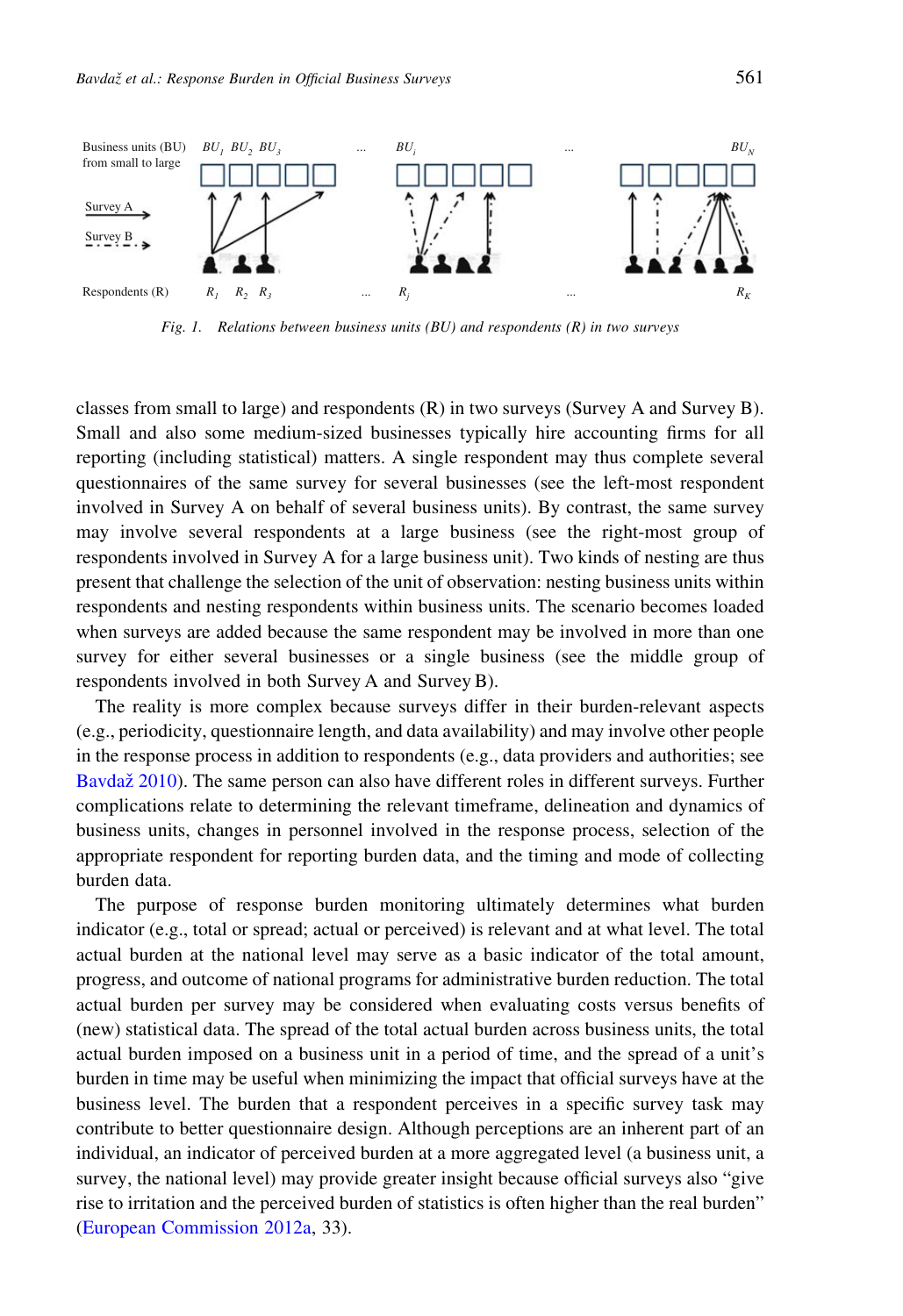### 1.2 Research Problem and Research Questions

Although the Ninth Principle of the European Statistics Code of Practice specifies that "the statistical authority monitors the response burden and sets targets for its reduction over time" [\(European Commission 2011](#page-26-0)), the guidelines for burden conceptualization, measurement, and reduction are rather general (cf. [Eurostat 2009](#page-26-0); [European Statistical](#page-26-0) [System 2012\)](#page-26-0) and do not offer solutions to methodological challenges. Therefore NSIs are relatively flexible and independent, but are also quite solitary in selecting conceptual definitions of response burden, tackling measurement issues, and prioritizing burdenreduction actions. With so many possible conceptual and operational differences, any comparison (e.g., across NSIs) becomes at least questionable, if not invalid, which obstructs insights into the matter and its improvement.

Our study thus aimed to provide a systematic review of the state of affairs at NSIs to help NSIs to better understand their position in comparison with other NSIs, learn from other NSIs and set priorities for actions. The study attempted to answer the following research questions:

- 1. How do NSIs measure response burden caused by business surveys?
- 2. What actions do NSIs use to reduce the response burden caused by business surveys?
- 3. What is known about the effectiveness of these burden-reduction actions?
- 4. Which, if any, are the differences between NSIs in their approaches to response burden?

Section 2 of this article describes the research method, Section 3 presents results according to the research questions, and Section 4 concludes with a discussion and summary of the findings. For the bibliography of all available documentation on response burden from our literature search including references of unpublished documents, see supplementary material on the JOS website (Supplemental material Bibliography Bavdaz et al).

### 2. Research Method

A stepwise approach was used to answer the research questions. First, an extensive literature search was carried out for the period 2006–2010 (for more details, see [Giesen](#page-27-0) [and Raymond-Blaess 2011\)](#page-27-0). This review did not find much (comparable) information about response-burden issues across NSIs and it was expected that many relevant reports would not be publicly available or updated to reflect the latest situation. A survey was thus conducted in the second step.

### 2.1 Questionnaire

Based on the literature review, a questionnaire was developed (see Appendix 2) that aimed to provide an overview of response-burden measurement (Part A) and reduction (Part B), and to identify any reports (additional to the ones found in our literature search) documenting response-burden measurement, response-burden reduction actions, and the effects of response-burden reduction actions.

The draft questionnaire was first reviewed by project and external experts, then revised, pretested at the NSIs of the Netherlands, Norway, Slovenia, and Sweden, and once again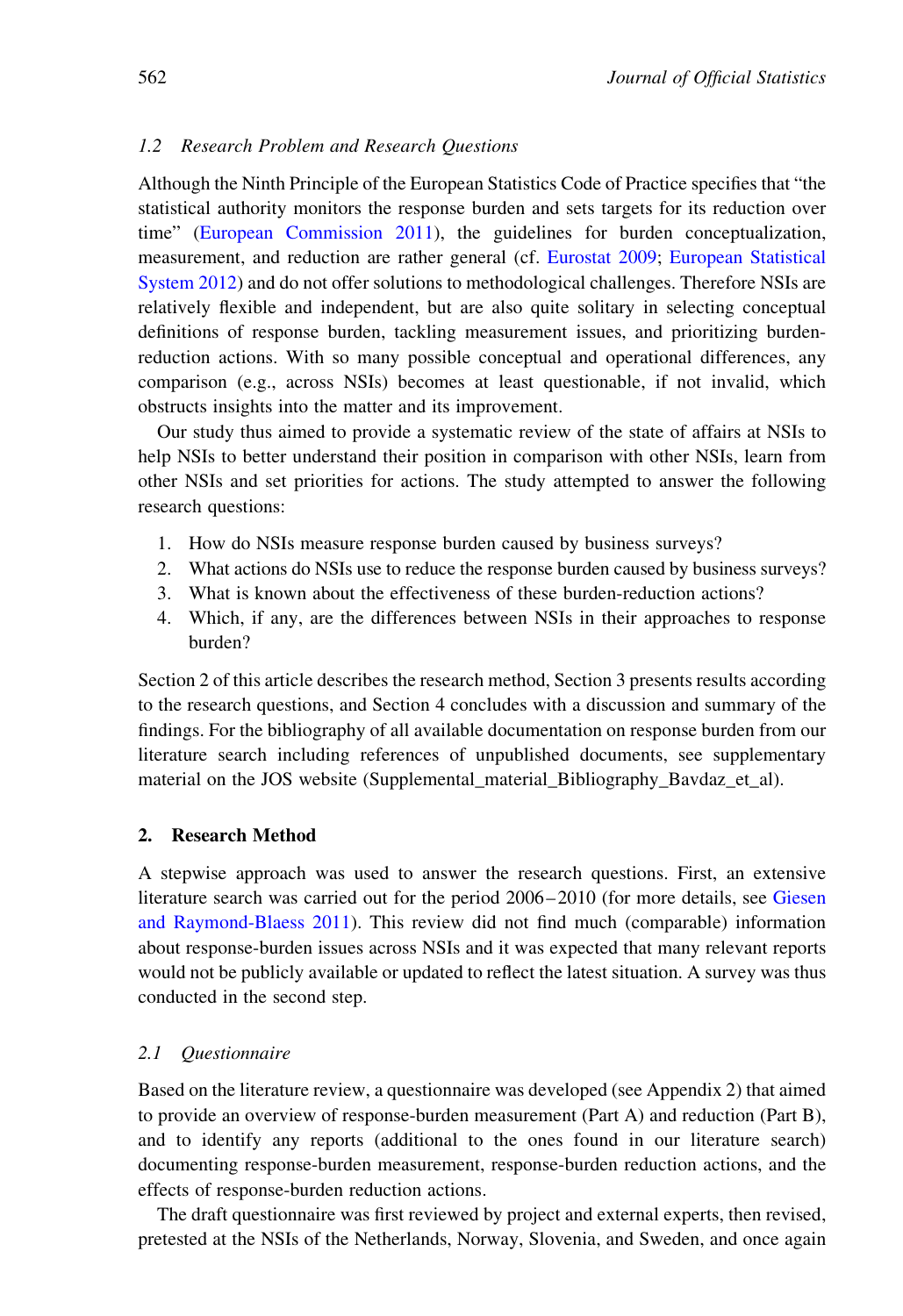revised. The pretests showed two main challenges. First, respondents did not have an overview of all types of burden-reduction actions within their NSIs. For example, knowledge of questionnaire design and knowledge of sampling and estimation strategies were typically in separate departments. Therefore, attempts were made to establish presurvey contact with all NSIs to inform them about the survey and find the best respondent or response coordinator. Second, specifying the scope of a burden reduction action created conceptual problems (e.g., whether to refer to the number of surveys or businesses or respondents) and practical ones (e.g., how to treat surveys of different periodicities and lengths). Priority was given to overview rather than detail, and so the decision was made to focus on surveys and to ask for the proportion of surveys to which an action was applied using an ordinal scale:

- . None: in none of our business surveys,
- Some: in some, but less than  $50\%$ ,
- Most: in 50% or more, but not all,
- . All: in all of our business surveys.

When developing questions about the response-burden measurement methods, four dimensions of response burden as defined by [Willeboordse \(1997\)](#page-29-0) were taken into account:

- . Objective (or actual) vs. subjective (or perceived) (Questions A1–A5 and A6–A8),
- . Gross vs. net (Question A13),
- Imposed vs. accepted (Questions A5.3 and A5.2),
- . Maximalistic vs. minimalistic (Question A4.a).

We asked whether the actual burden is calculated traditionally as time spent [\(Dale and](#page-25-0) [Haraldsen 2007](#page-25-0)), in monetary costs as in the Standard Cost Model [\(European Commission](#page-26-0) [2009\)](#page-26-0), or both. The perceived legitimacy of the survey request is probably an important aspect of how businesses perceive response burden [\(Dale and Haraldsen 2007](#page-25-0)), and so we also asked if NSIs had conducted any studies on how businesses perceive their organization. Furthermore, we asked about any registration of the NSI's response burden imposed on individual businesses and about any national registers of response burden caused by the government.

To assess which actions NSIs use for reducing response burden in business surveys, a list of possible reduction actions based on the literature review was created, but it only included those actions expected to be used by several NSIs and easy to capture with a single question; an open question was used to capture other actions (Question B5). Among two sets of questions, the first set referred to the last five years (2006–2010) and asked in what proportion of the NSIs' business surveys (none, some, most, or all surveys) the following actions had been implemented: reduction in sample sizes, reduction in the datacollection frequency, reduction in the number of requested items, and reduction in the number of recontacts with businesses (Question B1). The second set of questions referred to the current situation and asked for a list of thirteen statements to assess to which part of the NSIs business surveys (none, some, most, or all surveys) each statement applied. These statements were grouped by the use of alternatives to traditional data collection (Question B2), methods that make completing the questionnaire easier (Question B3), and actions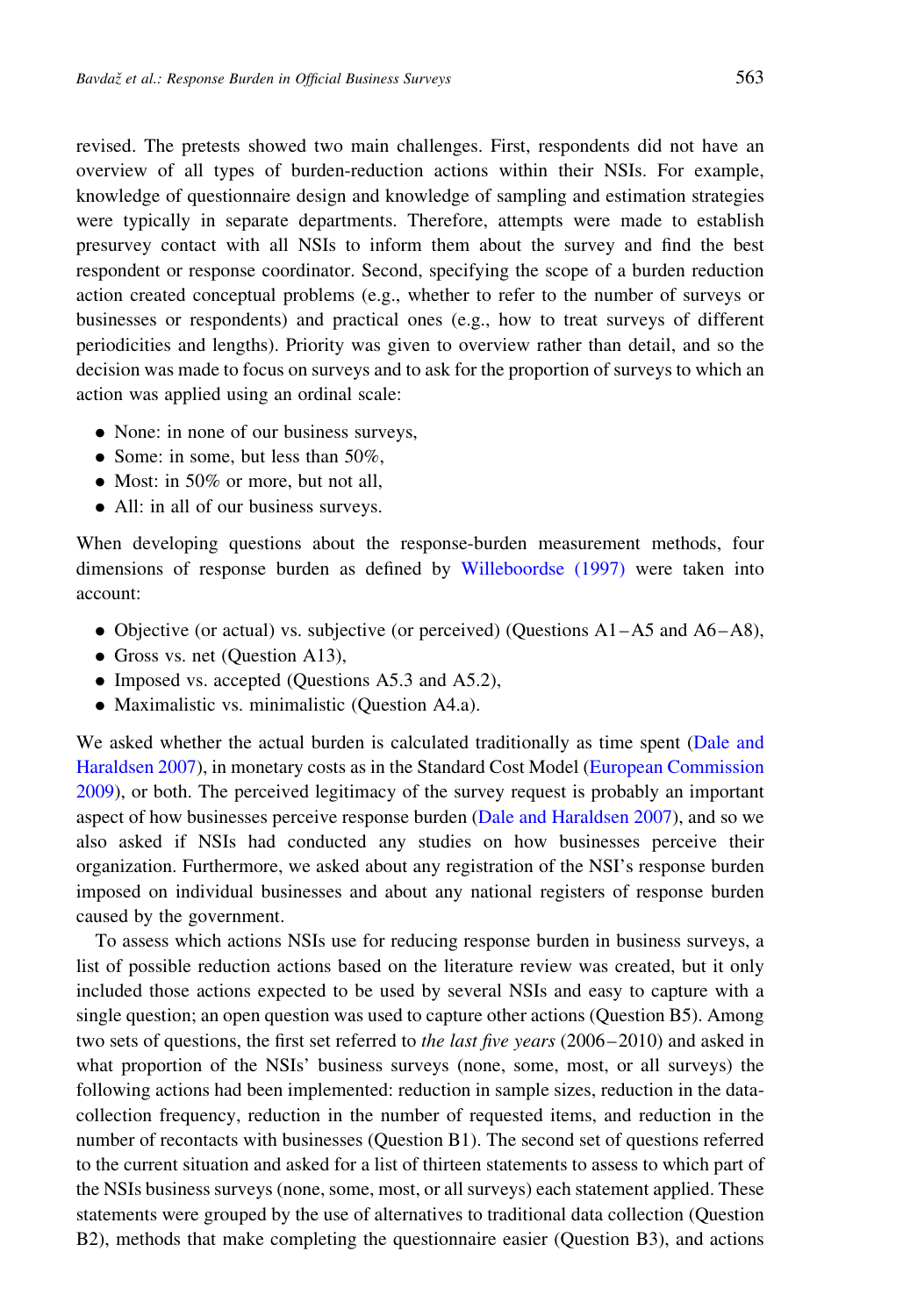that can improve communication and respondents' relationships to business surveys by attending to their needs (Question B4).

### 2.2 Survey Implementation

A letter with an invitation to participate in the web survey was sent to 45 NSIs in 43 countries covering all NSIs of the European Statistical System, (potential) candidate countries, and prominent NSIs in four non-European countries (see the list in Appendix 1). We included a request for relevant literature as an attachment to the invitation letter. We listed the literature we had already found related to that specific NSI (if any) and asked respondents to send us (references to) any other reports they could share with us. We specifically indicated that we were interested in any reports that describe the effects of burden-reduction actions on, for example, burden and data quality. This call for reports was also included as a question in the survey.

The web survey was online from November 2010 until February 2011. We saw that 41 of 45 NSIs from 39 of 43 countries responded. The achieved sample thus included 30 of the 31 NSIs in EU and EFTA countries, five of eight NSIs from (potential) candidate countries, and all six NSIs from non-European countries. Most of them responded electronically (a paper version was produced for others when requested) and after being sent reminders. For a few NSIs, we had to follow up contacts by telephone or email in order to clarify their answers or attempt to get substantive answers instead of "don't know." Our discussions with respondents revealed that it was sometimes challenging for them to answer our survey questions for all business surveys at their institute, especially because burden-measurement practices can vary over surveys and information about them does not seem to be located in a single place.

### 2.3 Analysis

The analysis consisted of various types of descriptive analysis. A cluster analysis aimed at identifying groups of NSIs with similar approaches to burden measurement and reduction. It was based on six binary variables describing the presence (or absence) of a specific practice:

- $\bullet$  Actual response burden is measured in the five-year period studied (2006–2010),
- . Perceived response burden is measured in the five-year period studied (2006–2010),
- . Actual response burden is measured annually in the five-year period studied  $(2006 - 2010)$ ,
- . Database on response burden for each business unit is kept by the NSI,
- . Samples are coordinated and/or rotated (survey holidays) for all or most surveys,
- . Electronic versions of self-completion questionnaires are available for all or most surveys.

The presence of a practice is considered positive: measurement of actual and perceived burden suggests NSIs' awareness of the problem; annual measurement of actual burden and a database at the business level indicate the possibility of monitoring and managing the burden; sample coordination and/or rotation for all or most surveys points to the use of more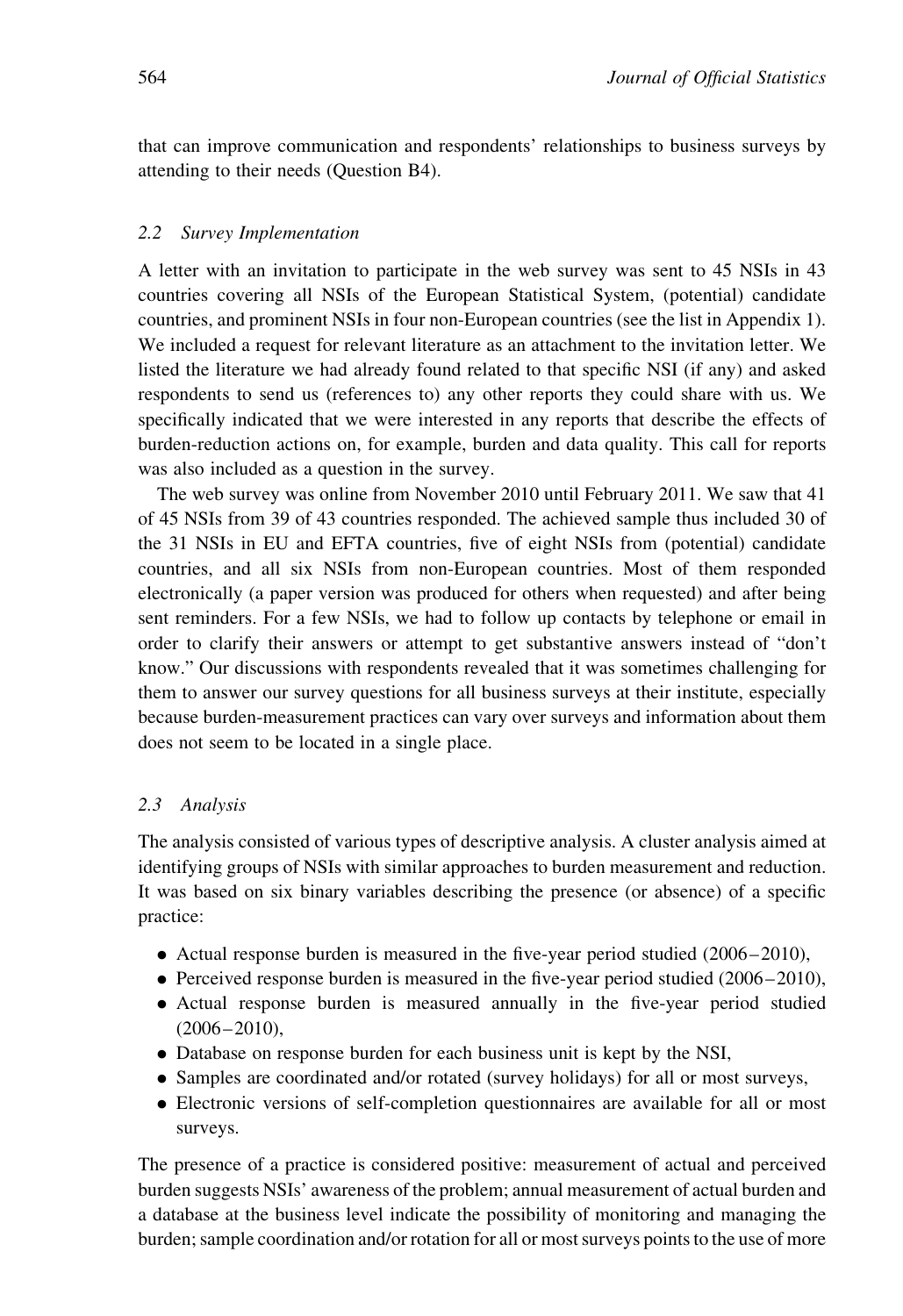advanced statistical methods for burden reduction in a systematic way; and electronic questionnaires for all or most surveys suggest the adoption of modern technology.

After performing tests of several clustering methods, the clusters were identified using Ward's hierarchical clustering method [\(Ward 1963](#page-29-0)) based on the squared Euclidean distance for binary data. Analyses were done in R ([R Core Team 2014\)](#page-28-0) with the package cluster ([Maechler et al. 2014\)](#page-28-0). Comparisons of the clustering results were based on functions from the R-packages fpc ([Hennig 2014](#page-27-0)) and e1071 ([Meyer et al. 2014\)](#page-28-0).

The survey answers were treated as confidential unless the information was already in the public domain.

### 3. Results

#### 3.1 Measurement of Response Burden

The majority of NSIs surveyed measure actual burden (i.e., the money and/or time it takes to comply); 34 out of 41 NSIs answered "yes" to the question: "In the last five years, 2006–2010, has the actual response burden incurred by businesses to comply with survey requests of your organization been calculated?" Nearly half of them (20) did this annually. Several NSIs that measure actual burden explained that this was only done for certain surveys; for example, some EU surveys or all mandatory surveys. Our follow-up contacts revealed that at least one respondent had interpreted our question as whether total response burden was calculated (for all survey requests). This lack of clarity in the question phrasing may have caused some other NSIs to answer "no" even though in fact they did carry out some kind of burden measurement. The reality might thus be slightly better than the results suggest.

NSIs measure perceived burden (i.e., respondents' assessments of how burdensome they find it to comply with the survey requests) less frequently: only twelve out of 41 NSIs measured perceived burden in the five-year period studied, most of those had also measured actual burden. Two-thirds of those measuring perceived burden did it every year. 17 NSIs reported that they had conducted studies on businesses' perception of the usefulness of statistics.

### 3.1.1 Measurement of Actual Response Burden

Out of 34 NSIs 16 calculated actual burden in time costs only and the same number of NSIs calculated both time and monetary costs, often by multiplying the time spent responding to surveys by an average wage rate. Some other NSIs also mentioned similar approaches, such as a monitoring system for the mean number of questionnaires filled in per business in a given time period.

NSIs reported using several types of data sources to calculate actual response burden. The most popular were data provided by survey respondents (29 NSIs) and expert estimates (25 NSIs). 13 NSIs used qualitative studies to assess the costs of complying. Other data sources were also reported: the frequency with which a business was drawn in samples (a practice also mentioned by other countries in some surveys); adjusted data from a previous survey; and interview time.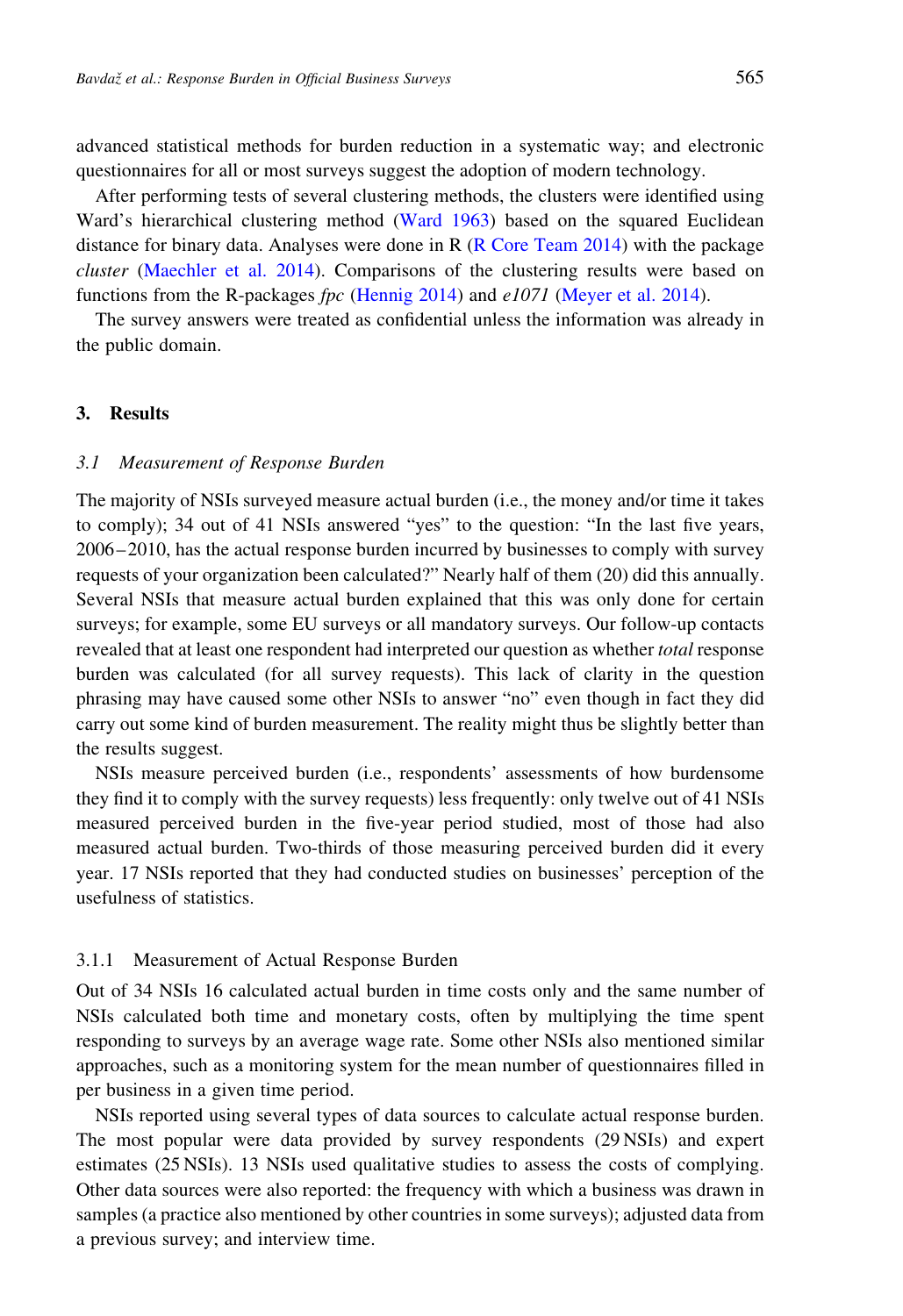| Sources of actual response burden                                           | Yes | N <sub>0</sub> | Don't know |
|-----------------------------------------------------------------------------|-----|----------------|------------|
| Filling in the question aire.                                               | 31  |                |            |
| Retrieving, collecting, and compiling the information<br>requested.         | 28  |                |            |
| Reading questions and instructions.                                         | 25  | 6              |            |
| Administrative tasks (e.g., coordination) involved in<br>survey completion. | 18  | 10             |            |
| Record formation specifically done for reporting<br>obligations.            | 16  | 12             | 5          |
| Recontacts with businesses about the data<br>provided.                      | 13  | 16             | 4          |
| Other sources of response burden.                                           | 3   | 18             | 12         |

Table 1. Potential sources of burden explicitly included in the calculation of actual response burden ( $N = 33$ ; one institute with an actual burden measurement is missing)

Of the 29 NSIs that used burden data provided by survey respondents, 14 collected it from subsamples and 21 collected it at the same time as the survey data they related to. Often, NSIs used several types of data sources to calculate response burden (the maximum reported by a single NSI was four different types of data sources).

Table 1 shows which potential sources of burden were explicitly included in the calculation of actual burden. For example, 18 NSIs included administrative tasks, 16 NSIs included record formation, and 13 NSIs included recontacts as part of the burden. These results suggest that response burden was operationally defined and measured in very different ways. Large discrepancies were further confirmed when comparing individual combinations of these sources. Only eight NSIs took into account all six sources of burden given in Table 1 and seven NSIs included all these sources except recontacts with businesses. Other NSIs reported using several different combinations of these sources. The most consistently used were the top three sources in Table 1 (filling in the questionnaire; retrieving, collecting and compiling requested information; and reading questions and instructions), which 25 NSIs reported they included in the calculation of actual burden. The other aspects of burden mentioned were "out-of-pocket costs/external costs" and "sixteen standard activities based on the standard cost model" ([SCM Network 2005,](#page-29-0) 26–27).

An important difference in burden measurement is whether all questionnaires dispatched or only those returned are taken into account. 13 out of 34 NSIs measuring burden considered only the number of dispatched questionnaires and eleven NSIs only the number of returned questionnaires, whereas six NSIs considered both. A combination of both figures was used in some NSIs that indicated the use of different methods for different surveys. Ireland, on the other hand, does in fact publish two response-burden figures, one according to the Standard Cost Model (with the assumption of full compliance) and another one for the responding units only [\(Central Statistics Office 2012\)](#page-25-0). The burden can also be estimated for nonrespondents (e.g., time taken to reach the decision not to respond).

# 3.1.2 Registers of Response Burden

Sixteen out of forty-one NSIs reported that they had a database (a register) of the burden imposed on each business unit. New Zealand used it to monitor burden ("respondent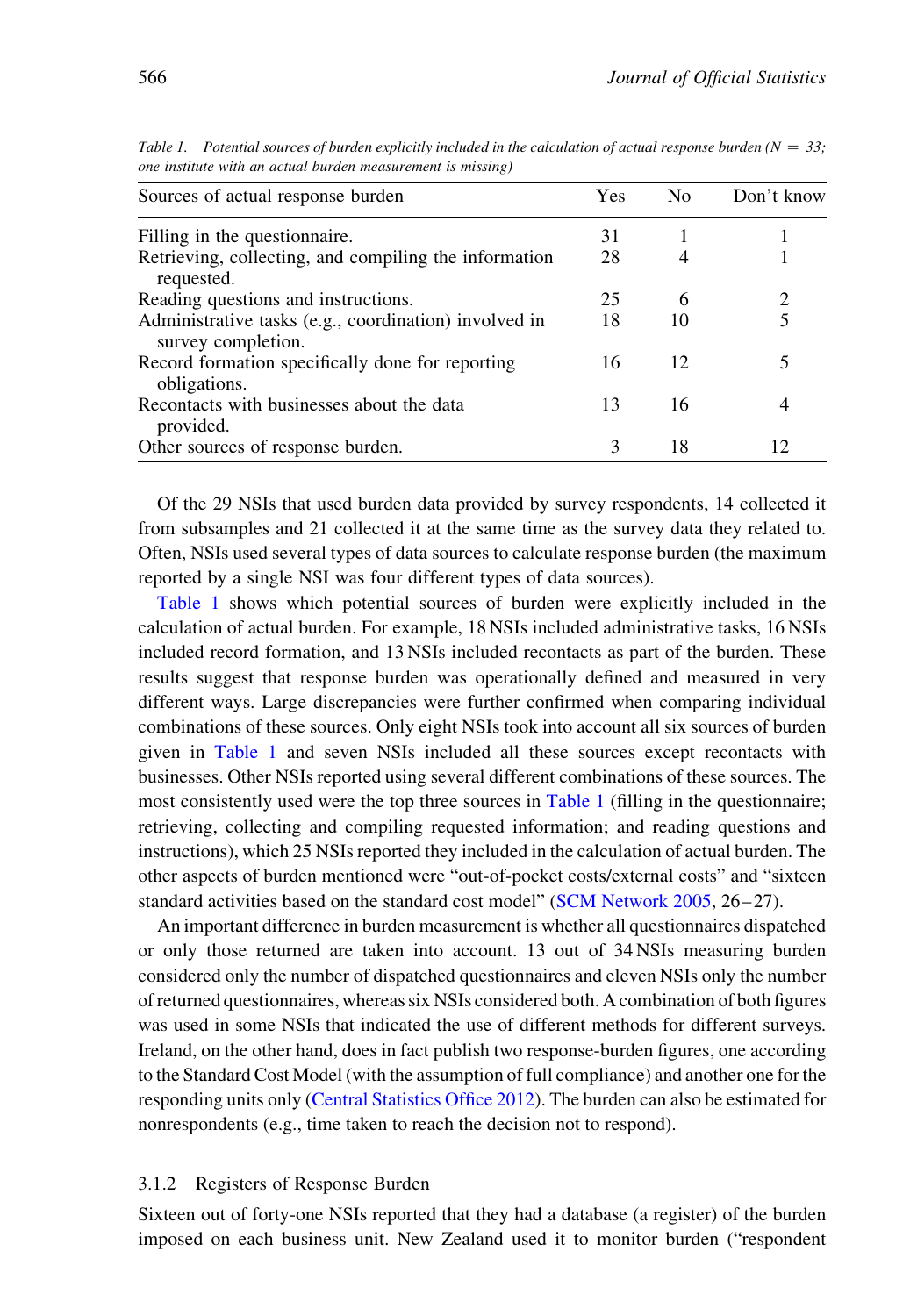load") at the business level ([Merrington et al. 2009](#page-28-0)). For each business they calculated the response burden and compared it to the relevant load thresholds for a business of that size. If businesses were unfairly burdened they were given some relief (e.g., participation in fewer surveys).

Moreover, in some countries registers were kept at the national level in order to monitor and/or reduce burden caused by all government surveys. These registers may be seen as a complement to NSIs' actual burden measurements. Such registers were reported by nine NSIs, such as the Statistical Clearing House ([www.sch.abs.gov.au](http://www.sch.abs.gov.au)) in Australia, the Office of Management and Budget [\(Office of Information and Regulatory Affairs 2006\)](#page-28-0) in the United States, and the Brønnøysund Register Centre ([www.brreg.no](http://www.brreg.no)) in Norway.

### 3.2 Burden-reduction Actions

Seventeen burden-reduction actions were assessed in the survey to ascertain the proportion of business surveys in which these actions had been applied. The arithmetic mean number of actions applied by the surveyed NSIs to at least some of their business surveys was twelve. One NSI had implemented none of the proposed actions and four NSIs had implemented 16 of the 17 proposed actions.

[Figure 2](#page-9-0) shows the extent to which the analyzed burden-reduction actions were present among the NSIs surveyed and how many of them applied these actions to at least half of their surveys. Burden-reduction actions that were more widely present across the NSIs tended to be more widely used within NSIs. Respondents could contact a help desk (Help desk) in nearly all NSIs and for a majority of surveys. Electronic versions of selfcompletion questionnaires  $(E-qnr)$ , help for respondents on a website (Website help), and information on the concrete use of the statistical output based on the survey request (Concrete use) were also widely used, but around a third of NSIs surveyed still applied them to less than half of their surveys. Questionnaires were also widely tested with respondents (Qnr testing), but only around half of the NSIs surveyed used this testing in the majority of their surveys.

Some burden-reduction actions were present in at least 30 out of 41 NSIs surveyed, but they were not applied as often to the majority of surveys at these NSIs: sample coordination and/or rotation (Sample coord) was applied in the majority of surveys by only 13 NSIs, and register data replaced (part of) the data collection in the majority of surveys by nine NSIs (*Register data*). Despite their presence in more than 30 NSIs, only six NSIs applied the following three burden reduction actions to the majority of surveys: using smaller sample sizes (*Smaller samples*), requesting fewer survey items (*Fewer items*), and allowing nonautomatic fixed format files such as Excel (*Excel*).

Burden-reduction actions that were hardly ever or never used in the majority of surveys even when they were present in an NSI included: preprinting data from previous reporting periods in the questionnaire (Preprinting), fewer recontacts with businesses (Fewer recontacts), reduction of the data collection frequency (Less frequently) and the possibility of using automatic extraction from the businesses' administrative systems (XBRL). By contrast, of 19 NSIs that used a survey calendar to inform businesses of forthcoming survey requests (Survey calendar), as many as 14 used the calendar for the majority of surveys. Around half of the NSIs surveyed also used account managers for contacts with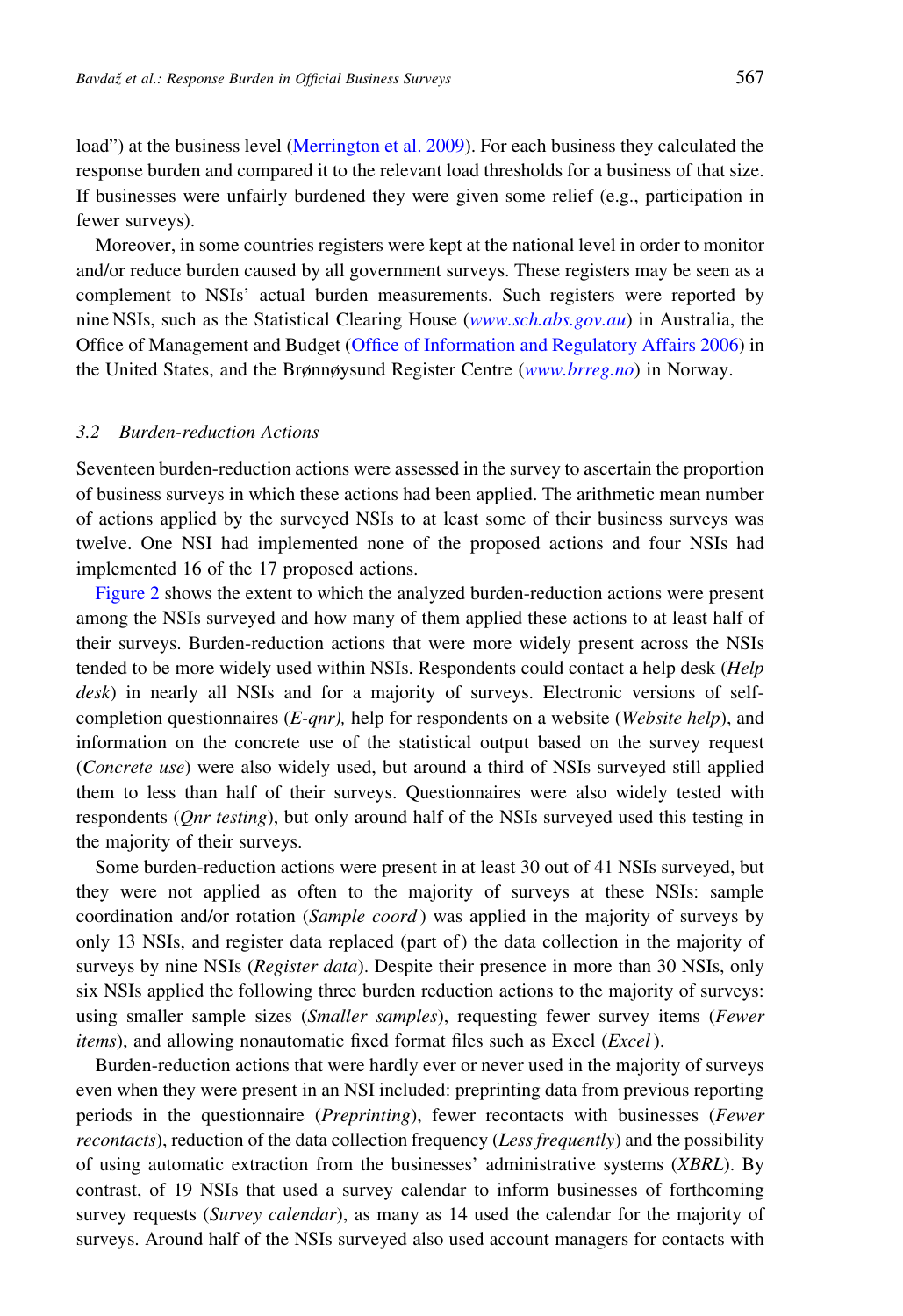<span id="page-9-0"></span>

Fig. 2. Presence and prevalence of burden-reduction actions in NSIs surveyed ( $N = 41$ ). Note: For complete descriptions of labels see Appendix 2, Questions B1–B4.

large businesses (Account manager) and personalized feedback for respondents (Feedback), but only about ten NSIs used those actions in the majority of surveys.

The open question containing a request to report any other unspecified reduction action yielded many responses. Some of them could be assigned to the themes of responses to the closed-ended questions. For example, some respondents interpreted the use of register data as something different to the use of administrative data. Appendix 3 gives an overview of the remaining other reduction actions and the number of times they were mentioned. It must be kept in mind that these actions are probably used at more NSIs, but these were not followed up in this study.

### 3.3 Effectiveness of Burden-reduction Actions

In response to our request for reports on the effects of burden-reduction actions, twelve NSIs sent us one or more reports about their efforts to reduce response burden. Some of these reports describe the development of response burden over time and, sometimes, separately for specific surveys. Examples of such publicly available reports are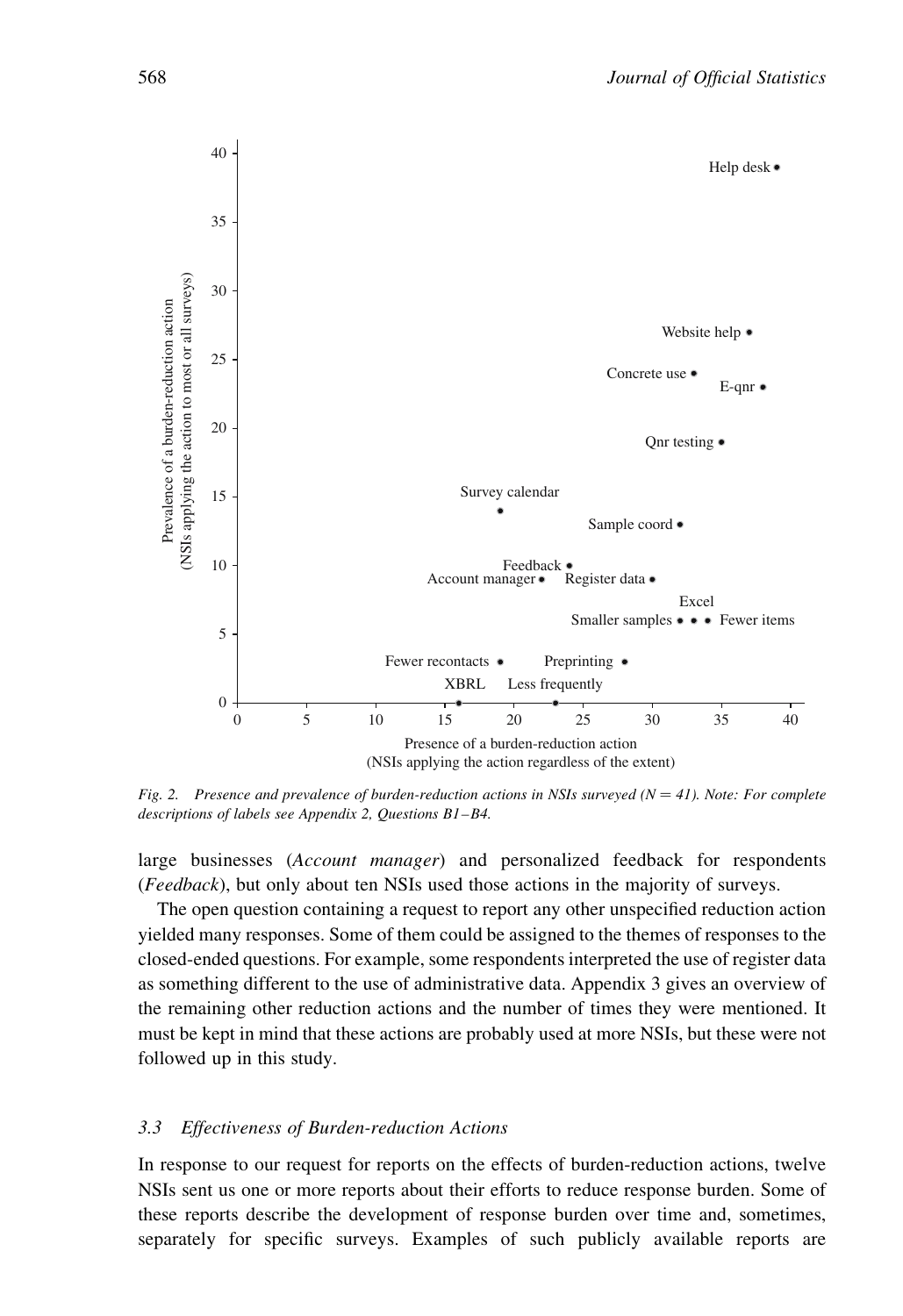Fröhlich et al. (2012) and [Central Statistics Office \(2012\)](#page-25-0). However, very few publicly available studies investigate the effects of specific actions on response burden ([Giesen and](#page-27-0) [Raymond-Blaess 2011](#page-27-0)). Some exceptions are [Ojo and Ponikowski \(2010\),](#page-28-0) who carried out a simulation study to explore the effects of dependent sampling, a method aiming at reducing response burden on the precision of estimates; a technical report by the [Hungarian Statistical Office \(2004\)](#page-27-0) that describes a study on the expected effects of proposed burden-reduction measures on respondents and data users; and a study by [Statistics Belgium \(2010\)](#page-29-0) that specifically states the effects of burden-reduction actions both in terms of response burden and in staff costs before and after implementation.

#### 3.4 Approaches to Response Burden

Hierarchical clustering revealed three clusters (see Appendix 4 for details of cluster identification). The smallest cluster had approximately a quarter of the NSIs and the two other clusters had each about half of the remaining NSIs (see Table 2). The differences among clusters are particularly large with regard to the measurement of perceived response burden (in Cluster 2 all NSIs have already done it compared to only 29% of all NSIs) and much more moderate when it comes to the measurement of actual response burden (the proportion of NSIs in Cluster 1 that have already done it is 63%, compared to 83% overall).

NSIs in Cluster 1 ( $N = 16$ ) manifested the most modest activities related to response burden issues. This cluster contains all NSIs that carried out none, one, or two of the six activities studied. About two-thirds of NSIs in this cluster measured the actual response burden in some way in the five-year period studied and less than half of them did it annually. The other four activities were present in a maximum of two NSIs. The defining

|                                                                         | Cluster 1<br>$(N = 16)$<br>Modest<br>response<br>burden<br>activity % | Cluster 2<br>$(N = 10)$<br>Awareness of<br>perceived<br>response<br>burden $%$ | Cluster 3<br>$(N = 15)$<br>Actual<br>response<br>burden in<br>focus $%$ | Total<br>$(N = 41)$ % |
|-------------------------------------------------------------------------|-----------------------------------------------------------------------|--------------------------------------------------------------------------------|-------------------------------------------------------------------------|-----------------------|
| Actual response                                                         | 63                                                                    | 90                                                                             | 100                                                                     | 83                    |
| burden measured                                                         |                                                                       |                                                                                |                                                                         |                       |
| Perceived response<br>burden measured                                   | 13                                                                    | 100                                                                            | $\Omega$                                                                | 29                    |
| Actual response burden<br>measured annually                             | 25                                                                    | 50                                                                             | 73                                                                      | 49                    |
| NSI database on<br>response burden                                      | 13                                                                    | 20                                                                             | 80                                                                      | 39                    |
| Sample coordination<br>and/or rotation for all                          | $\theta$                                                              | 60                                                                             | 47                                                                      | 32                    |
| or most surveys<br>Electronic questionnaires<br>for all or most surveys | 6                                                                     | 80                                                                             | 93                                                                      | 56                    |

Table 2. Cluster sizes and proportions of NSIs within clusters with a specific practice considered in clustering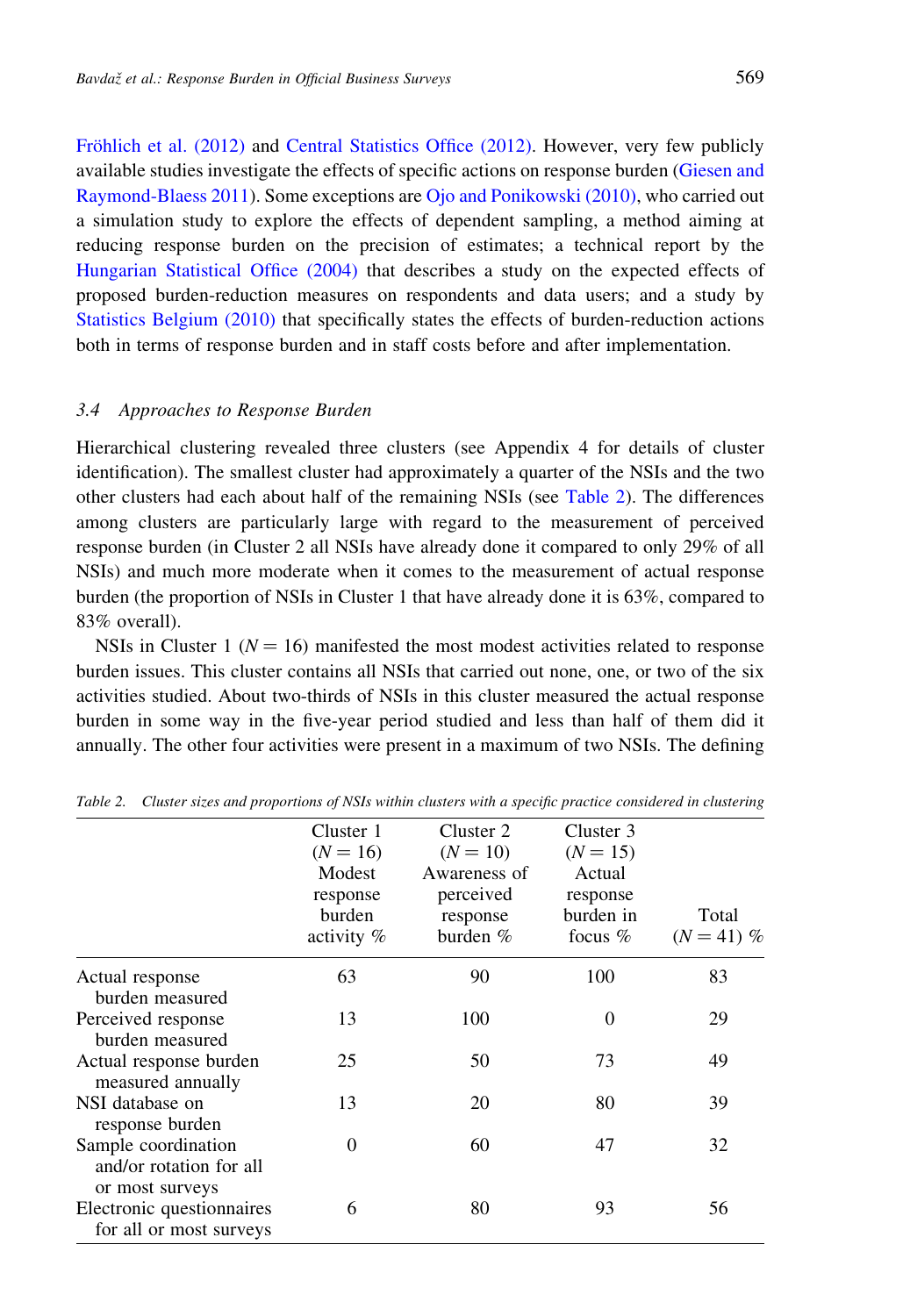characteristic of this cluster is that none of its NSIs applied sample coordination and/or rotation to the majority of their surveys.

NSIs in both Cluster 2 ( $N = 10$ ) and Cluster 3 ( $N = 15$ ) showed much more activity with regard to response burden compared to Cluster 1 because they reported between three and five of the six activities. However, they had a different focus. NSIs in Cluster 3 concentrated on actual response burden. They all measured it in some way in the five-year period studied and the majority measured it annually, but none of them measured perceived response burden. By contrast, measurement of perceived response burden may be considered as the defining characteristic of Cluster 2, because all of its NSIs measured the perceived burden in some way in the observed five-year period. The other larger difference between Cluster 2 and Cluster 3 relates to response-burden databases. The majority of NSIs in Cluster 3 kept such a database, whereas only a minority of NSIs in Cluster 2 did. A closer look at the NSIs in Cluster 2 reveals that half of these NSIs applied sample coordination and/or rotation to the majority of their surveys and at the same time reported having no response-burden database. It is possible to claim that even these NSIs were practically ready for burden management, because burden registration is just a step away if a system infrastructure for sample coordination is already in place.

### 4. Discussion

Our study aimed to provide an overview of the situation regarding response-burden issues, focusing on Europe but with some extra-European countries included. It became clear during data collection that these issues cannot be covered in great detail because the data on burden-measurement and -reduction actions were either scattered around the NSIs or nonexistent. Most NSIs did not have a central person or department coordinating burdenmeasurement and burden-reduction actions. Notable exceptions were the Ombudsman for response burden at Statistics Canada [\(Sear 2011](#page-29-0)) and the Respondent Advocate at Statistics New Zealand ([Statistics New Zealand 2008](#page-29-0)). Therefore it cannot be excluded that some actions were underreported and that the reality might be slightly better than the results suggest.

A closer inspection of burden measurement revealed that there were large differences in methodologies between NSIs and also within NSIs. These differences referred to the conceptual and operational definitions (e.g., monetary burden versus time burden, inclusion of recontacts and nonrespondents), type and number of data sources used, calculation procedures, and so on. Some differences might be negligible for the burden level (e.g., inclusion of nonrespondents when the response rate is high) but others quite substantial (e.g., recontacts in a complex survey with many questionable items). These methodological differences reflect differences in both the purpose and quality of burden measurement. In order to address the political reasons for burden measurement it might be sufficient for an NSI to consistently use current measurement through time, thus tracking only changes in the level of actual burden, which is quite low when presented in relative terms (e.g., compared to other administrative burdens). Comparisons for methodological or strategic reasons based on methodologically different indicators within an NSI and across NSIs are, however, much more problematic because they focus on burden levels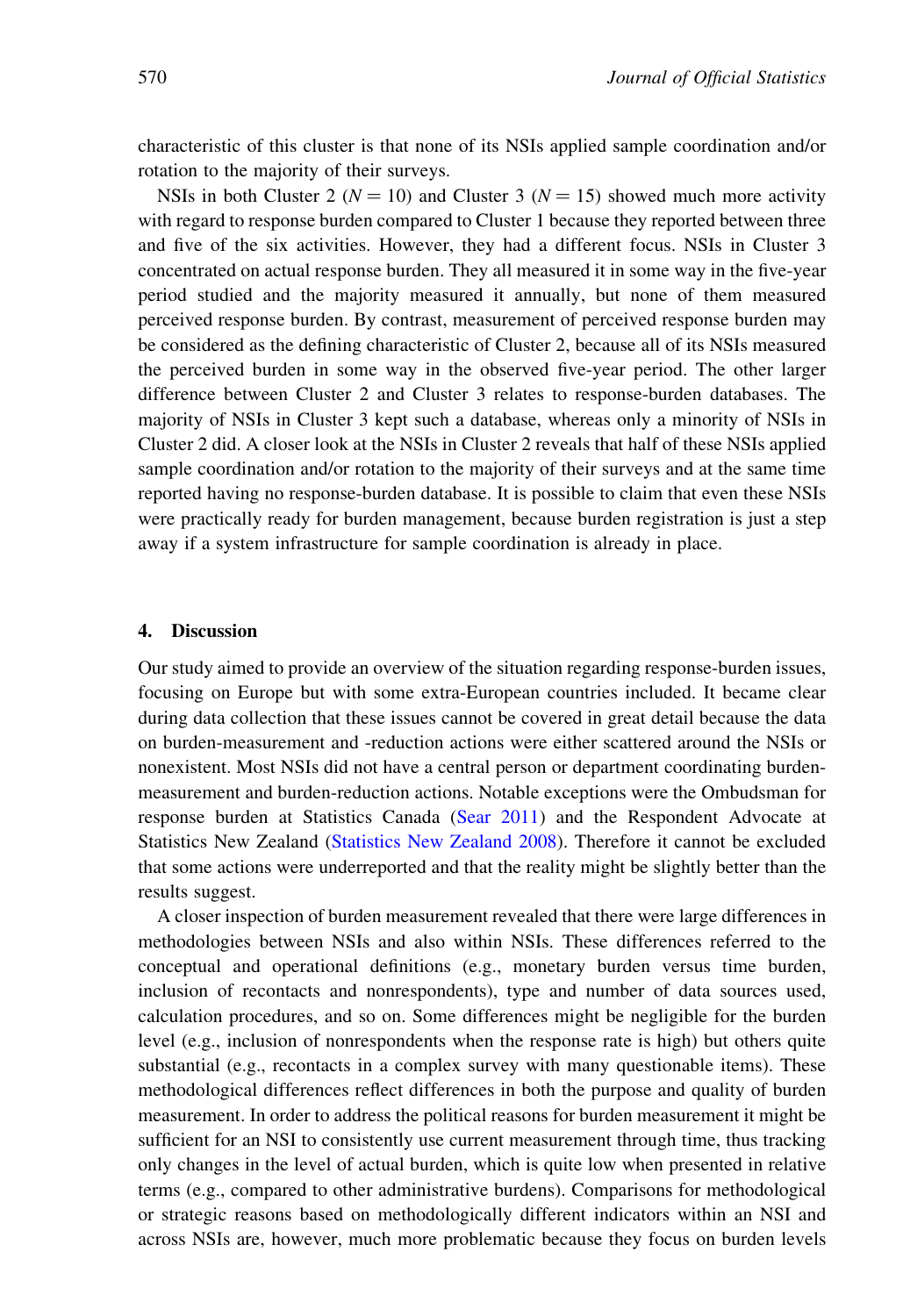(e.g., acceptable levels of actual burden per business, levels of perceived burden that affect a respondent's behavior in a survey, effects of a certain burden reduction action, etc.).

Our study results also indicate that most NSIs surveyed actively engage in activities related to response burden. The great majority of NSIs surveyed had – in accordance with the European Statistics Code of Practice – measured actual response burden in the fiveyear period studied, nearly half of them annually. These NSIs seemed prepared to respond to political pressures because they had a means of monitoring the actual burden imposed on businesses at the national level that is typically at the heart of political debates. Some NSIs also had policies guiding their burden-reduction activities. However, actions that directly reduce actual burdens imposed on businesses were not so widely applied within NSIs, regardless of whether they were common across NSIs (e.g., fewer survey items requested and smaller sample sizes) or less common (e.g., fewer recontacts with businesses and reduction of data-collection frequency). The highest prevalence was noted for register data replacing (part of) data collection, which nonetheless was still not common.

When analyzing burden-reduction actions, the first impression was that the NSIs really focused on strategic reasons and tried to establish and/or improve their relations with the business community by offering help and explaining how the collected data would be used. These actions were probably relatively easy to implement because they did not require much change in the work organization. Other actions likely required greater interventions because they demanded redesigned processes (e.g., electronic versions of self-completion questionnaires), a redesigned information system (e.g., sample coordination and/or rotation, survey calendar) or a broader knowledge (e.g., account managers for contacts with large businesses). Among these actions, the NSIs surveyed performed best on the electronic versions of self-completion questionnaires, probably because of other government initiatives for electronic reporting (e.g., on taxes), expected cost savings and business pressures. If the NSIs wanted to manage actual burden well – that is, to monitor its amount and spread over time – they first needed burden data per business over time. Such databases or registers were, however, set up in less than half of the NSIs surveyed, although a few NSIs might be close to having registers of this kind because they possessed the infrastructure for survey coordination.

Some actions mentioned above could also be understood as methodologically motivated burden-reduction actions, especially when considering the perceived burden, such as offering electronic versions of questionnaires, offering help, and explaining the reasons for survey requests (addressing the "irritation" burden, see [High Level Group of Independent](#page-27-0) [Stakeholders on Administrative Burdens 2009\)](#page-27-0). Less than a third of the NSIs surveyed, however, measured the perceived response burden. Given that the survey questionnaire is the essential instrument of data collection and the main "source" of any kind of burden, and that the European Statistics Code of Practice explicitly prescribes systematic testing of questionnaires prior to the data collection, it was expected that testing questionnaires with respondents would be common across NSIs. A surprising finding was that half of the NSIs surveyed used testing with respondents in less than half of their surveys. However, some NSIs also had other initiatives that promised to make a questionnaire's completion easier, such as designing survey questions to be as close as possible to accounting categories, regularly reviewing questionnaires, testing web-questionnaire usability, and so on.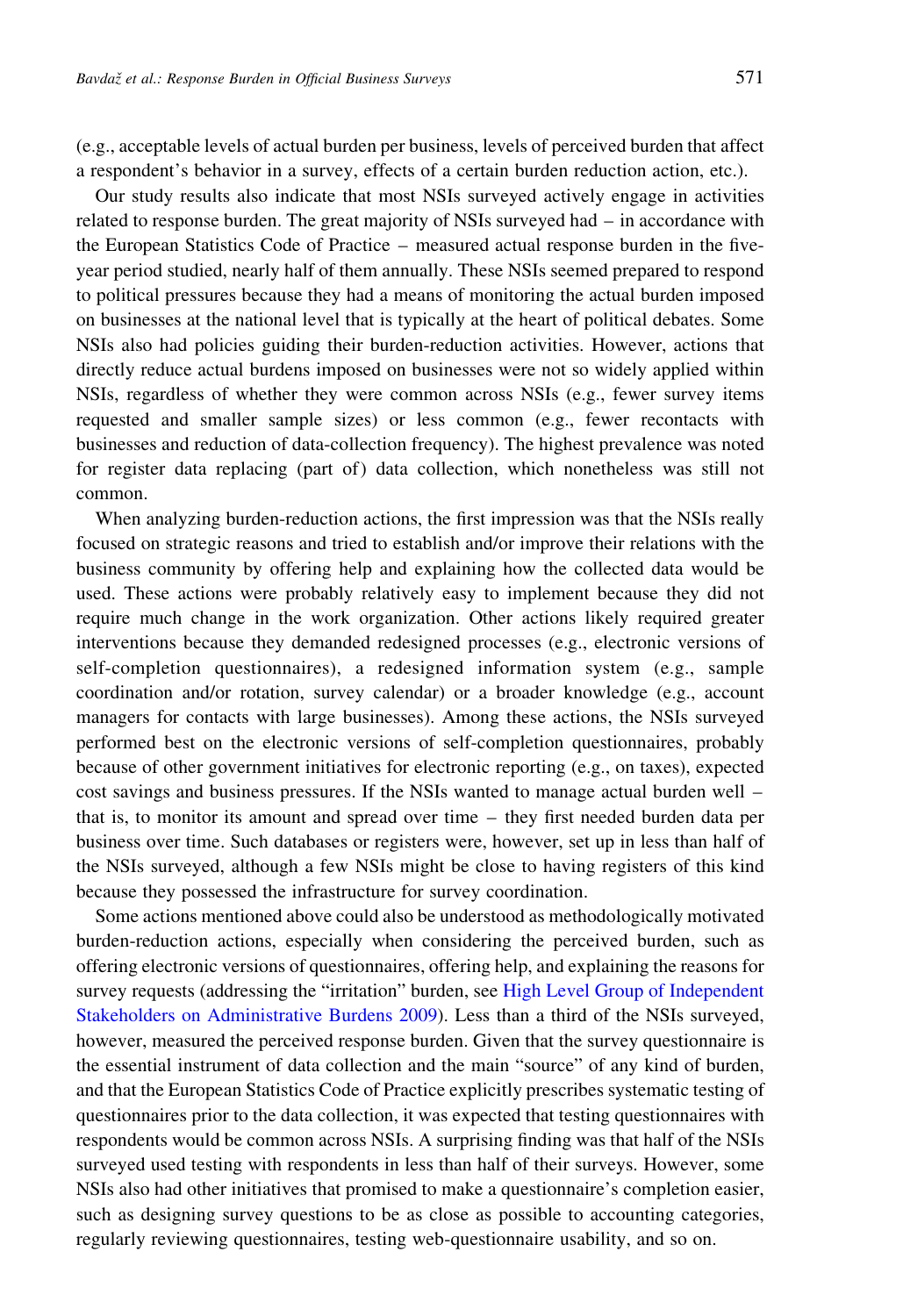Given the burden-reduction actions implemented, the NSIs surveyed seemed to work simultaneously on political, strategic, and methodological reasons. Our study does not reveal how or why the NSIs decided on their combinations of implemented actions. Variations among the NSIs in these combinations may partly be caused by structural differences such as legal limitations (particularly with respect to getting access to administrative data) or other government initiatives, and by the human, technological, and financial resources available. They probably also reflect the fact that little is known about the effects of various response-burden reduction actions on response burden, data quality, and (net) costs for NSIs. Some burden-reduction actions have an obvious effect on actual response burden (such as substituting direct data collection with administrative sources), but even for these the effects on both actual burden and (net) costs are not often measured or publicized. Furthermore, there is little evidence for other actions, and there is even less evidence about effects on perceived response burden, data quality, and (net) costs for NSIs.

This lack of data is quite surprising for an information producer in the era of big data and omnipresent demands for improved efficiency. This overview of the situation might stir the NSIs to start collecting evidence in order to understand their own positions better. The overview discusses actions used at the time of data collection and indicates to what extent most of these actions were present and used in the NSIs surveyed, thus establishing a common reference or "norm". Every NSI can now better compare itself to other NSIs. Such benchmarking then urges the NSIs to respond by at least reconsidering, if not improving, their own activities (see [Triantafillou 2007](#page-29-0)). The best-performing NSIs may be encouraged to fill the remaining gaps and the underperforming NSIs to reach the "average". Benchmarking can be supported by the cluster-analysis results, which suggested marked disparities in approaches to response burden among the NSIs surveyed. Some differences between the NSIs might be attributable partly to the diverse institutional environments in which they operate. These diverse institutional environments represent different levels of red tape, social responsibility, business friendliness, information disclosure, access to modern technology, and so on, but also different historical backgrounds. The situation seemed especially challenging for the NSIs of some smaller countries. These NSIs in particular may benefit from sharing knowledge on response burden among the NSIs in order to avoid reinventing the wheel.

### 4.1 Future Work and Research

It seems that successful management of response burden requires different disciplines within an NSI to work together; at least experts from statistical units, methodology, data collection, and communication should be involved. A central location for measuring and managing response burden seems an efficient way to facilitate and stimulate such cooperation within and across NSIs. It should also result in more data for benchmarking purposes, but these data can only be useful if they are comparable.

Methodological differences in burden conceptualization, operationalization, and measurement might be dealt with, to a certain extent, by estimating the effects of these differences on the results. Current knowledge on these issues is, however, limited. We therefore call for more research in order to better understand what concepts are relevant for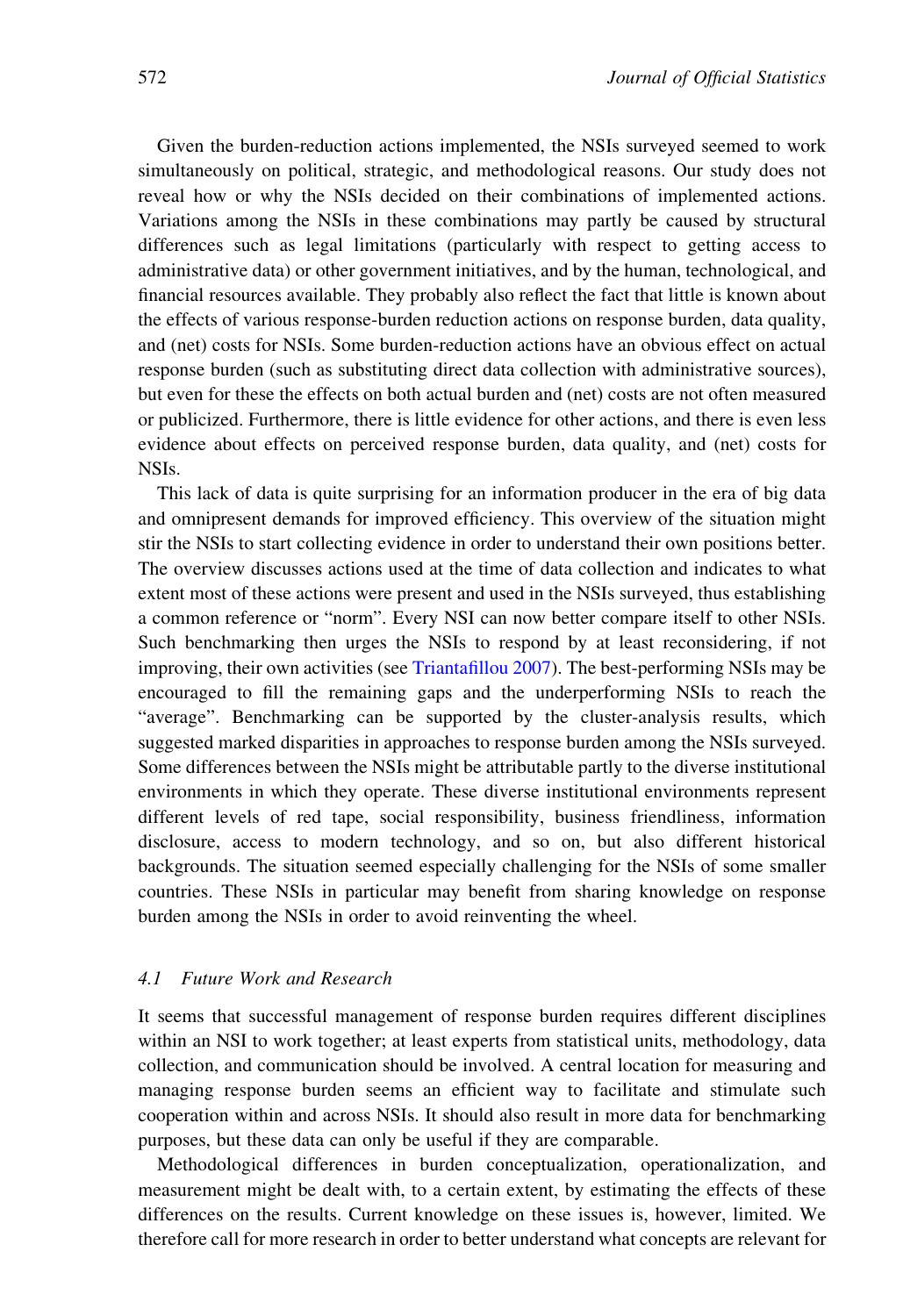what purpose, what sources of burden are (empirically) important in what context, what data sources are reliable, how often to measure the burden, how to measure the perceived burden of a single respondent and multiple respondents, and so on.

A longer-term objective, although one not easy to achieve, should be to attain some harmonization of burden definitions, measurement, and indicators with the purpose of allowing direct comparisons without corrections. Moreover, new indicators might be developed to quantify the burden per data point collected. The 2007 Handbook for Monitoring and Evaluating Business Survey Response Burden could be used as a starting point. A standardized framework, however, requires active dissemination and follow-up; the active involvement of Eurostat and other international organizations would certainly be helpful for such processes (see also [Giesen et al. 2011\)](#page-27-0).

We also recommend that NSIs first of all document and monitor their burden-reduction initiatives better, and share their knowledge both within and between NSIs. We also recommend more studies comparing burden-reduction action alternatives or at least describing the "before and after" situation to be able to make better decisions about priority actions. In order to make well-informed decisions, a step forward in the research into business survey data-collection methodology is indispensable. This research should take into account that it may not be easy to change the opinions and behavior of respondents to business surveys, who already have established routines and attitudes concerning NSI survey requests. The research into effects of burden-reduction actions should include both novice and experienced respondents and should monitor long-term effects. Furthermore, it seems advisable to design studies that can detect how business characteristics such as size class, type of industry, and past response behavior affect their reactions to burden-reduction actions. It may well be that NSI actions can be more effective and efficient if tailored to these characteristics.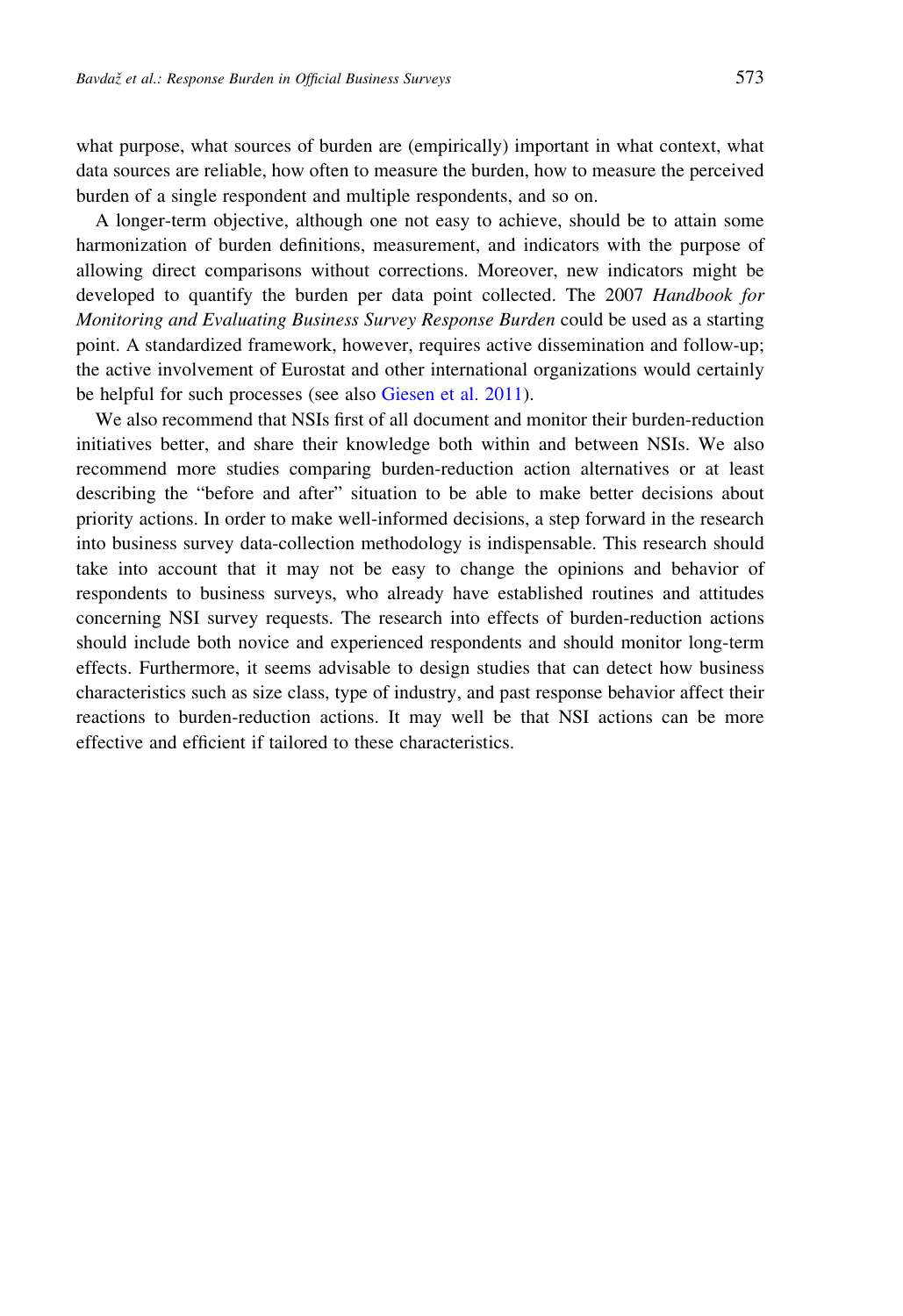# Appendix 1: List of Targeted NSIs  $(N = 45)$  With An Indication of Nonresponse

# NSIs of the EU and EFTA Countries  $(27 + 4 = 31 \text{ Units}; 1 \text{ Nonrespondent})$

- 1. Austria: Statistik Austria
- 2. Belgium: Statistics Belgium
- 3. Bulgaria: National Statistical Institute
- 4. Cyprus: Statistical Service of Cyprus
- 5. Czech Republic: Czech Statistical Office
- 6. Denmark: Statistics Denmark
- 7. Estonia: Statistics Estonia
- 8. Finland: Statistics Finland
- 9. France: National Institute of Statistics and Economic Studies (INSEE)
- 10. Germany: Federal Statistical Office
- 11. Greece: National Statistical Service of Greece
- 12. Hungary: Hungarian Central Statistical Office
- 13. Iceland: Statistics Iceland
- 14. Ireland: Central Statistics Office Ireland
- 15. Italy: Italian National Institute of Statistics (ISTAT)
- 16. Latvia: Central Statistical Bureau of Latvia
- 17. Liechtenstein: Office of Statistics
- 18. Lithuania: Statistics Lithuania
- 19. Luxemburg: National Institute of statistics and economic studies (STATEC)
- 20. Malta: National Statistics Office
- 21. Netherlands: Statistics Netherlands
- 22. Norway: Statistics Norway
- 23. Poland: Central Statistical Office
- 24. Portugal: Statistics Portugal
- 25. Romania: National Institute of Statistics
- 26. Slovakia: Statistical Office of the Slovak Republic
- 27. Slovenia: Statistical Office of the Republic of Slovenia
- 28. Spain: National Statistics Institute
- 29. Sweden: Statistics Sweden
- 30. Switzerland: Swiss Federal Statistical Office
- 31. United Kingdom: Office for National Statistics

## NSIs of the (potential) Candidate Countries (8 Units; 3 Nonrespondents)

- 1. Albania: Institute of Statistics
- 2. Bosnia and Herzegovina: Agency for Statistics of Bosnia and Herzegovina
- 3. Croatia: Central Bureau of Statistics
- 4. FYROM: Statistical Office of Macedonia
- 5. Kosovo: Statistical Office of Kosovo
- 6. Montenegro: Statistical Office of Montenegro (MONSTAT)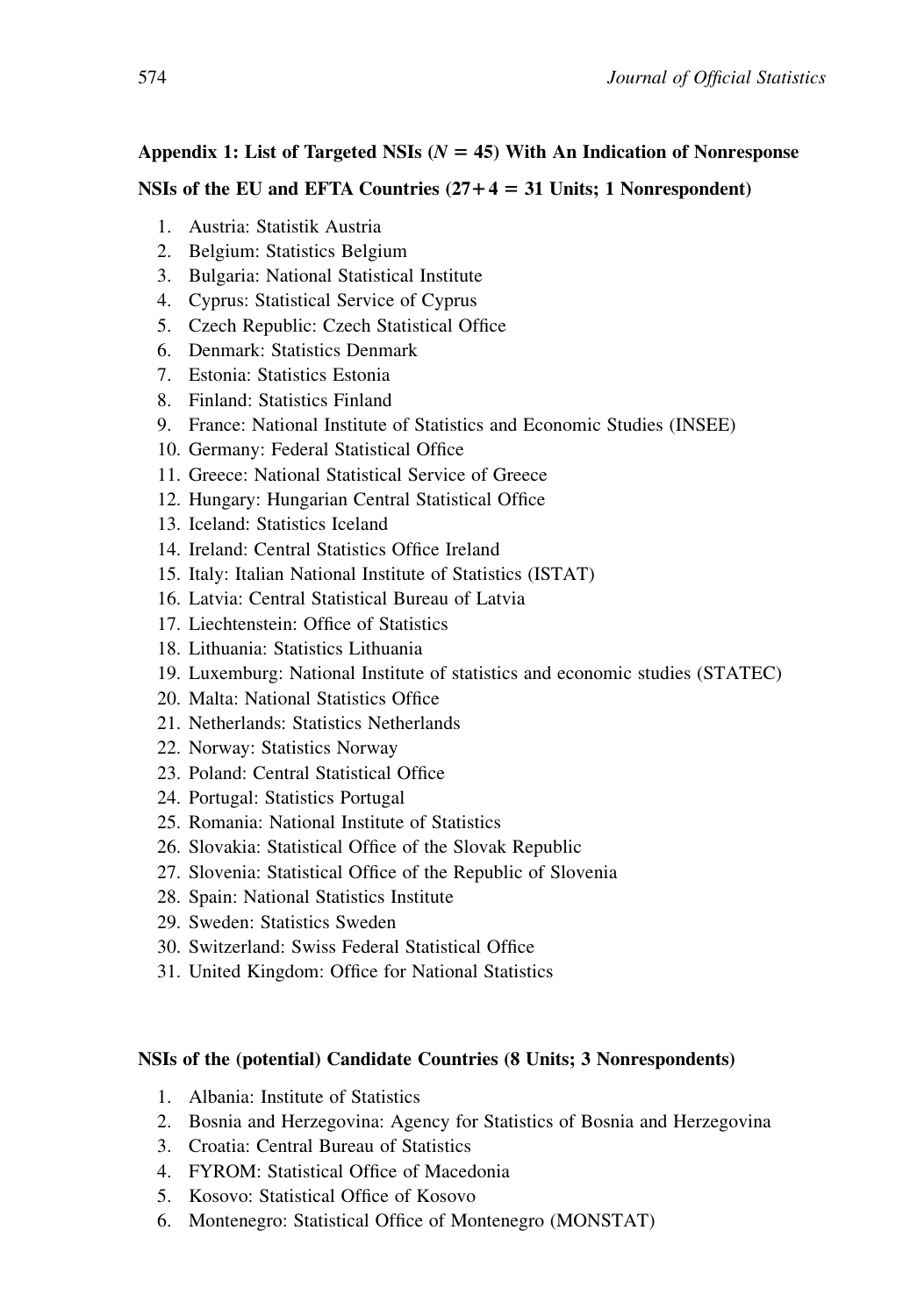- 7. Serbia: Statistical Office of the Republic of Serbia
- 8. Turkey: Turkish Statistical Institute

### Non-European NSIs (6 Units; no Nonrespondents)

- 1. Australia: Australian Bureau of Statistics
- 2. Canada: Statistics Canada
- 3. New Zealand: Statistics New Zealand
- 4. USA: Bureau of Labor Statistics
- 5. USA: Census Bureau
- 6. USA: National Agricultural Statistics Service

### Appendix 2: Web Survey Questionnaire

Note: Labels for burden-reduction actions given in bold in brackets in questions B1-B4 were added for easier interpretation of Figure 2 and did not appear in the questionnaire.

### Part A: Measurement of Response Burden

A1.  $**$  A1 Help text: Businesses  $=$  organizations that produce goods and services for profit. Actual response burden  $=$  the money and/or time it takes to comply with survey requests. \*\*

This question is about actual response burden. We define actual response burden as the money and/or time it takes to comply with survey requests.

In the last five years, 2006–2010, has the actual response burden incurred by businesses to comply with survey requests of your organization been calculated? \*\* 1 choice only, no empty \*\*

- 1. Yes  $\rightarrow$  A2 2. No  $\rightarrow$  A5
- 3. Don't know  $\rightarrow$  A5
- A2. Has the actual response burden been calculated in time spent, monetary costs or both?

\*\* 1 choice only, no empty \*\*

- 1. In time costs only
- 2. In monetary costs only
- 3. Both in time spent and monetary costs
- 4. Don't know
- A3.a In the last five years (2006–2010), have the following kinds of data have been used to calculate the actual response burden of businesses?
	- \*\* 1 choice only, no empty \*\*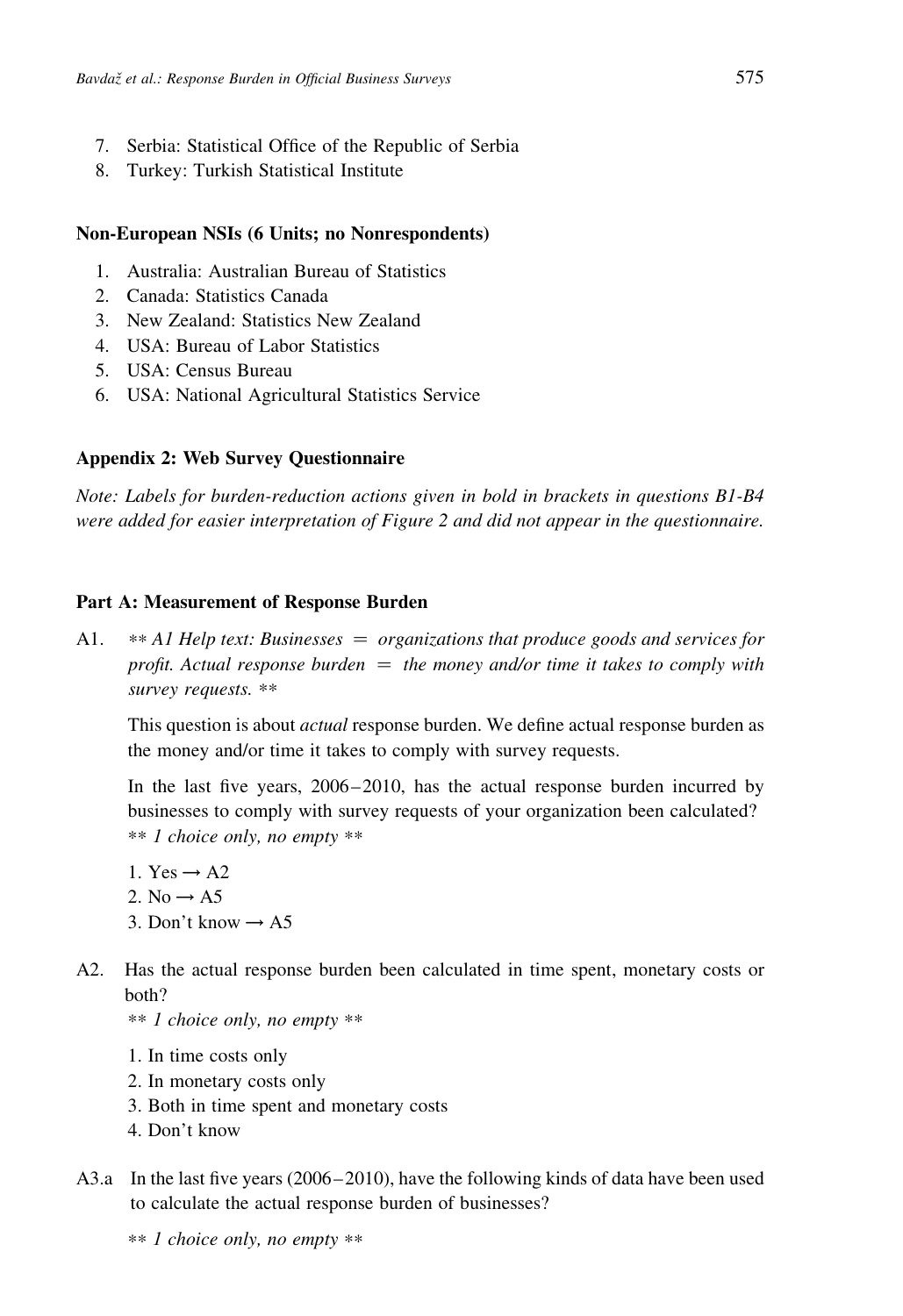| Estimates from staff/experts.                                                                                                                        | Yes/No/Don't know  |
|------------------------------------------------------------------------------------------------------------------------------------------------------|--------------------|
| Qualitative studies assessing the costs of<br>complying (for example observation of respondents<br>completing the questionnaire).                    | Yes/No/Don't know  |
| Information provided by respondents in surveys<br>(for example through an additional survey<br>question on time taken to complete<br>questionnaire). | Yes/No/Don't know  |
| Other data** if Other data = yes then A3.b **                                                                                                        | Yes/ No/Don't know |

- A3.b Please briefly describe the other data used to calculate the actual response burden of businesses. \*\* Large memo field \*\*
- A4.a In the last five years (2006–2010), which potential sources of response burden have been explicitly included in the calculation of businesses' actual response burden? \*\* 1 choice only, no empty \*\*

| Record formation specifically done for<br>reporting obligations.                    | Yes/No/Don't know |
|-------------------------------------------------------------------------------------|-------------------|
| Administrative tasks (e.g., coordination)<br>involved in survey completion.         | Yes/No/Don't know |
| Reading questions and instructions.                                                 | Yes/No/Don't know |
| Retrieving, collecting and compiling<br>requested information.                      | Yes/No/Don't know |
| Filling in the questionnaire.                                                       | Yes/No/Don't know |
| Recontacts with businesses about the data provided.                                 | Yes/No/Don't know |
| Other sources of response burden ** <i>if Other</i><br>sources = yes then $A4.b$ ** | Yes/No/Don't know |

- A4.b Please briefly describe the other sources of response burden used to calculate the actual response burden of businesses. \*\* Large memo field \*\*
- A5. For the last five years (2006–2010), which of the following statements are true for the methods used to calculate the actual business response burden due to survey requests of your organization? \*\* 1 choice only, no empty \*\*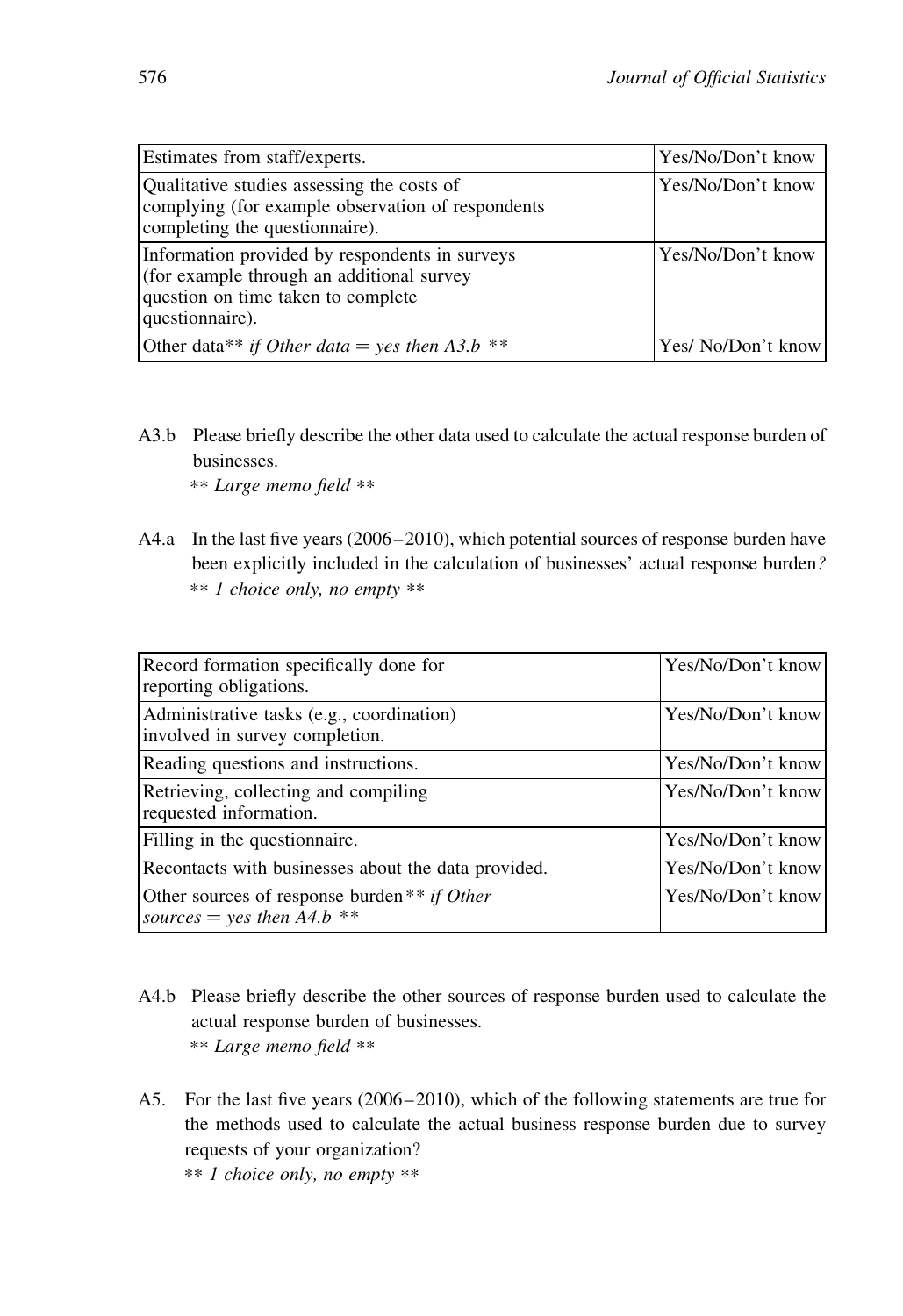| Actual response burden is calculated each year.                                                                                                   | Yes/No/Don't know |
|---------------------------------------------------------------------------------------------------------------------------------------------------|-------------------|
| Actual response burden is based on the number<br>of businesses that <i>respond</i> to survey requests.                                            | Yes/No/Don't know |
| Actual response burden is based on the total number<br>of survey requests sent out (including nonresponse).                                       | Yes/No/Don't know |
| Data used for actual response burden calculation<br>are based on information provided by samples<br>of business-survey respondents.               | Yes/No/Don't know |
| Data on actual response burden are collected<br>at the same time as the survey data they<br>relate to (integrated or attached to survey request). | Yes/No/Don't know |

A6. \*\* A6 Help text: Perceived response burden  $=$  the respondents assessment/qualification of how burdensome the survey request is. \*\*

This question is about perceived response burden. We define perceived response burden as the respondents' assessments of how burdensome they find it to comply to the survey requests. This could be measured by questions on how time consuming and/or burdensome they think the survey questionnaire is.

In the last five years, 2006–2010, has the perceived response burden of business respondents caused by your survey requests been measured in some way?

- 1. Yes  $\rightarrow$  A6 2. No  $\rightarrow$  A9
- A7. Has the perceived response burden of business respondents caused by your data requests been measured at least once a year in the last five years (2006–2010)?
	- 1. Yes
	- 2. No
	- 3. Don't know
- A8. Are the data on perceived response burden of businesses collected at the same time as the survey data they relate to?
	- 1. Yes
	- 2. No
	- 3. Don't know
- A9.a Do you have any additional information about the calculation and measurement of business response burden that would help us understand your practices? Further on in this questionnaire you can give references to any documents you might be able to share on response-burden measurement.
	- 1. Yes 2. No  $\rightarrow$  A10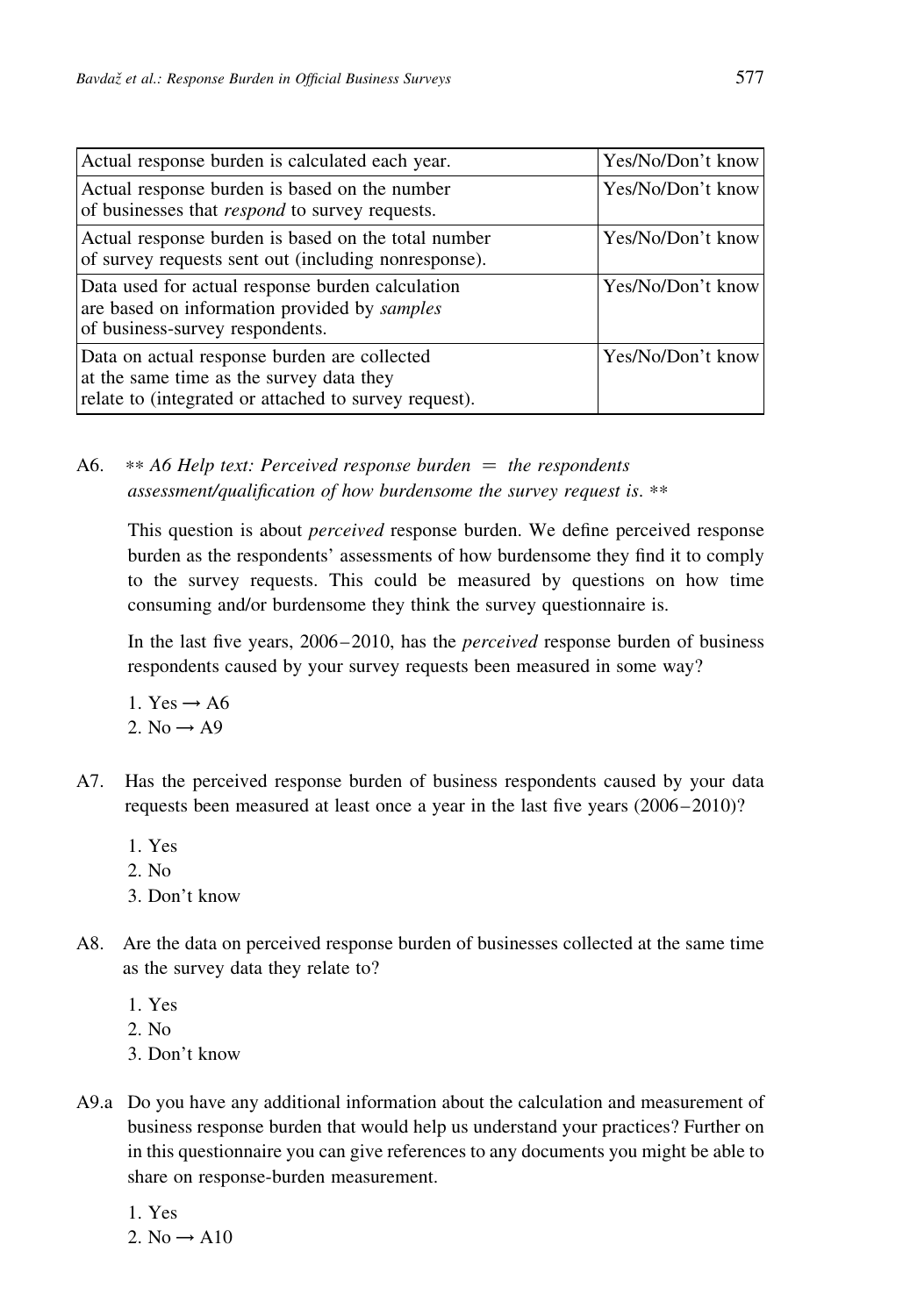- A9.b  $**$  If A9.a = yes then A9.b Please put any additional information on the calculation and measurement of business response burden below. Large memo field
- A10. Does your organization keep a database on response burden for each business unit? By this we mean a register-like database that contains information on the total response burden for each business.
	- 1. Yes
	- 2. No
	- 3. Don't know
- A11. In your country, is there an authority or register that records survey requests posed on businesses by your organization as well as by other governmental organizations? \*\* 1 choice only, no empty \*\*
	- 1. Yes 2. No  $\Leftrightarrow$  A13 3. Don't know  $\Leftrightarrow$  A13
- A12. What is the name of the authority or register that records data requests by government organizations? \*\* Medium sized memo field \*\*
- A13. In the last five years, 2006–2010, has any study been done on how businesses perceive your organization – either in their capacity of data providers, data users or both? Please include any studies on businesses' perceived usefulness of statistics. \*\* 1 choice only, no empty \*\*
	- 1. Yes
	- 2. No  $\rightarrow$  A15
	- 3. Don't know
- A14. Please describe how the data on businesses' appreciation of your organization have been collected. Any related documents about this you can share with us can be mentioned in question A16. \*\* large memo field \*\*
- A15. Can you help us find any recent (2005–2010) reports on how your institute measures business response burden and/or the businesses' appreciation for your institute. As an attachment to the invitation letter for this survey we included a list of papers we already found for your organization (if any).

Please enter any (other) references to reports below or send the reports to rbsurvey@cbs.nl or to Deirdre Giesen, Divison of Methodology and Quality, Room 1C33, PO Box 4481, 6401 CZ Heerlen, The Netherlands.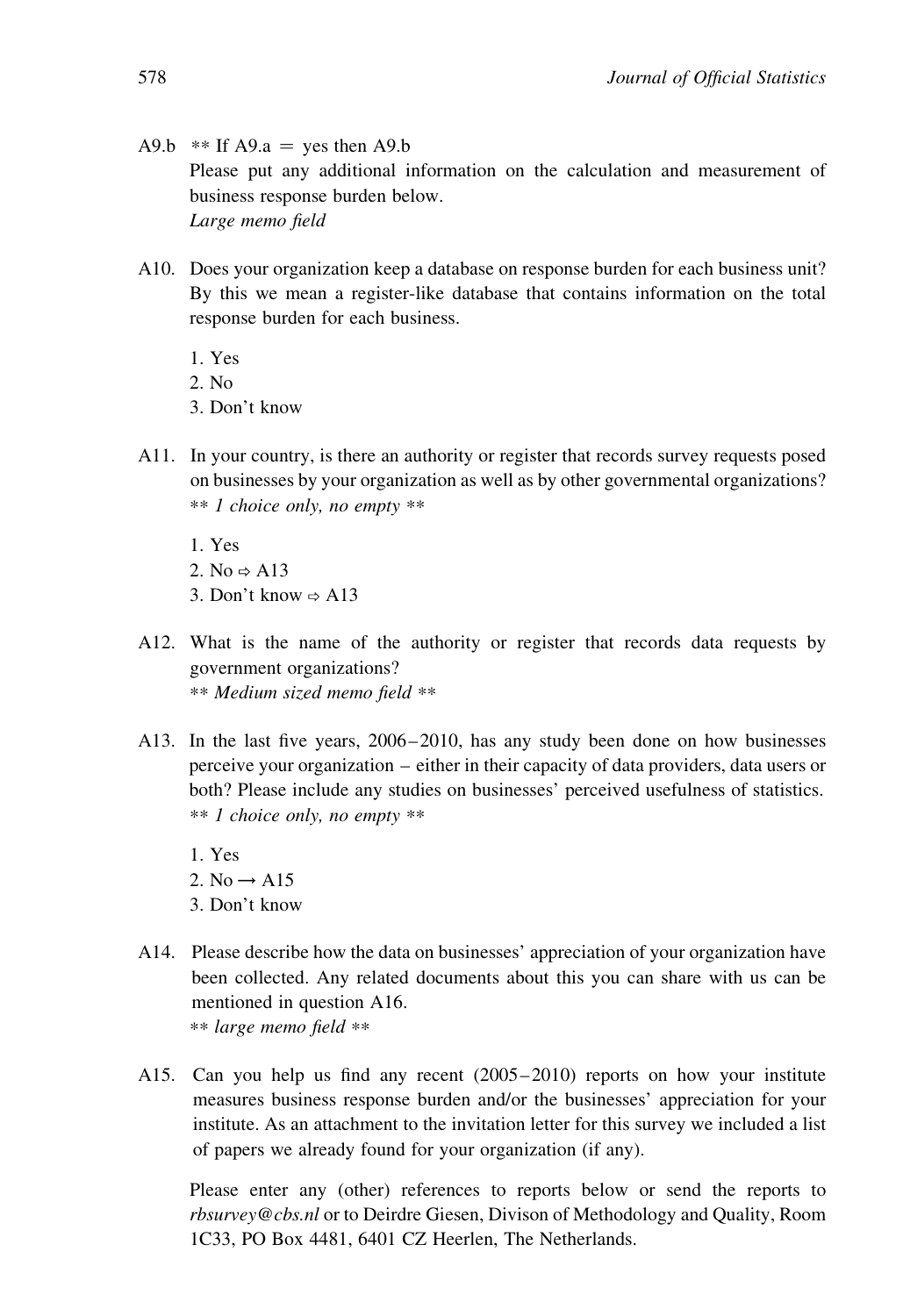A16. Who has answered the questions above on the measurement of response burden?

| Name:                         | $---Noempty$              |
|-------------------------------|---------------------------|
| Function:                     | $---Optional$ field       |
| Specific domain of expertise: | $---Optional$ field       |
| Department:                   | $---Optional$ field       |
| E-mail:                       | $---Noempty, email check$ |
| Telephone number:             | $---Noempty$              |

- A17.a Who should we contact in your organization for additional information on the measurement of response burden?
	- \*\* 1 choice only, no empty \*\*
	- Same person as mentioned in previous question yes/no
	- Other person(s) yes/no

### A17.b If Other person(s) is yes than A17b

Please mention name, telephone number, e-mail address and, if applicable, specific domain of expertise of the person(s) we can contact for additional information on the measurement of response burden in your organization.

Large memo field

### Part B Reduction of Response Burden

The goal of the following questions is to assess which practices national statistical institutes use that can reduce response burden in business surveys.

- B1 In the last five years (2006–2010), in which part of your business surveys have the following actions been implemented? \*\* 1 choice only, no empty \*\*
	- † None: in none of our business surveys
	- Some: in some, but less than  $50\%$
	- Most: in 50% or more, but not all
	- All: in all of our business surveys

| Reduction of sample size(s). (Smaller samples)                                  | none/some/most/all/don't know  |
|---------------------------------------------------------------------------------|--------------------------------|
| Reduction of the frequency of data collection.<br>(Less frequently)             | none/some/most/all/ don't know |
| Reduction of the number of requested items in<br>survey requests. (Fewer items) | none/some/most/all/ don't know |
| Reduction of the number of recontacts with<br>businesses. (Fewer recontacts)    | none/some/most/all/ don't know |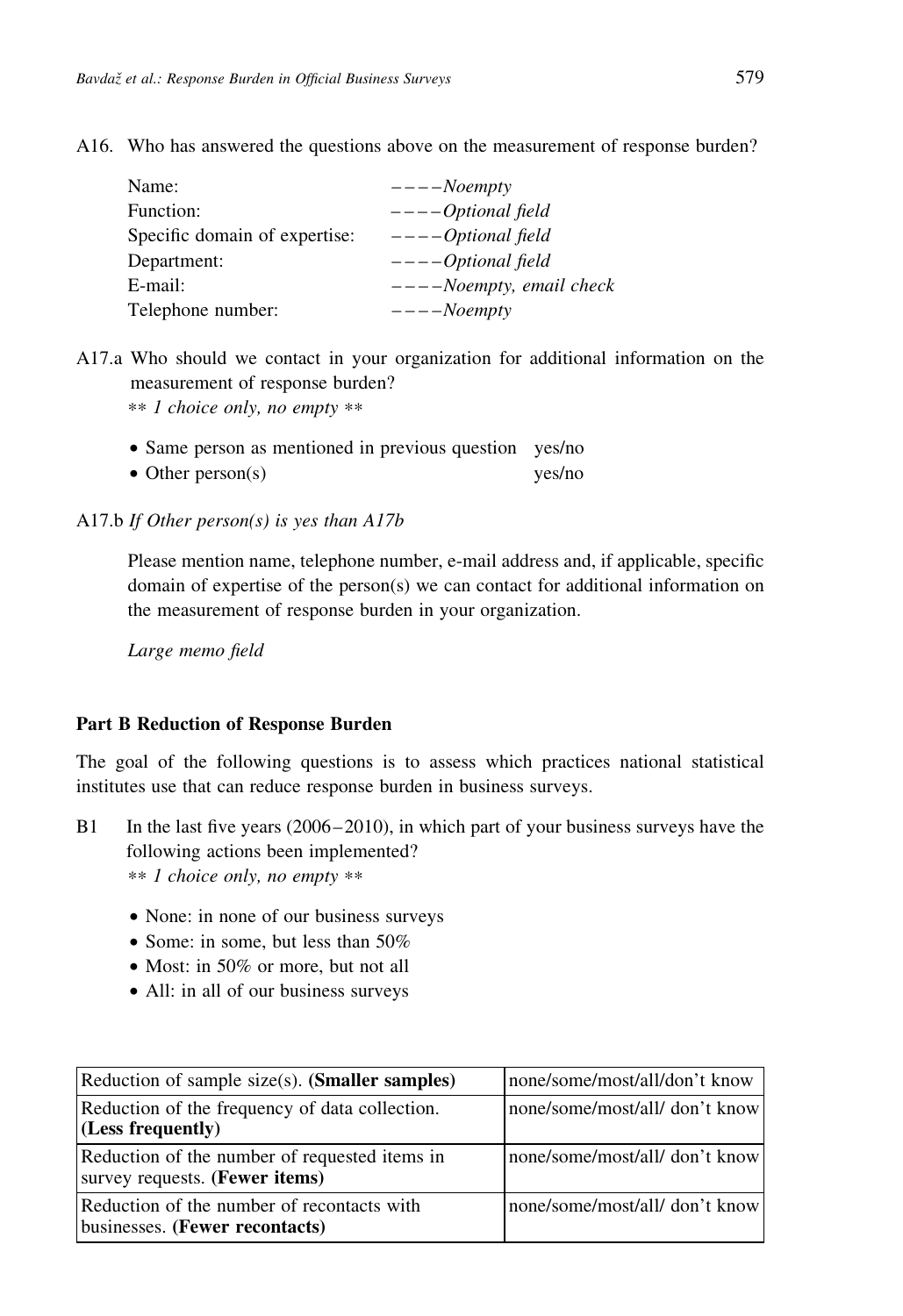- B2 Currently, to which part of your business surveys does each statement below apply? \*\* 1 choice only, no empty \*\*
	- None: to none of our business surveys
	- Some: to some, but less than  $50\%$
	- Most: to 50% or more, but not all
	- All: to all of our business surveys

| Register information has replaced (part of)<br>the data collected from businesses.<br>(Register data)                                          | none/some/most/all/don't know |
|------------------------------------------------------------------------------------------------------------------------------------------------|-------------------------------|
| (Part of) the data can be provided by<br>automatic extracted files from the<br>businesses' administrative systems, for<br>example XBRL. (XBRL) | none/some/most/all/don't know |
| (Part of) the data can be provided by<br>non-automatic fixed format files, for<br>example excel files. ( <b>Excel</b> )                        | none/some/most/all/don't know |
| Samples are coordinated and/or rotated<br>(survey holidays). (Sample coord)                                                                    | none/some/most/all/don't know |

- B3 Currently, to which part of your business-survey questionnaires does each statement below apply?
	- \*\* 1 choice only, no empty \*\*
	- † None: to none of our business-survey questionnaires
	- Some: to some, but less than  $50\%$
	- Most: to 50% or more, but not all
	- † All: to all of our business-survey questionnaires

| Data of previous reporting periods are preprinted<br>in the questionnaires (e.g., dependent<br>interviewing). (Preprinting)                                            | none/some/most/all/ don't know |
|------------------------------------------------------------------------------------------------------------------------------------------------------------------------|--------------------------------|
| Questionnaires have been tested with respondents<br>to assess how well they understand the<br>questionnaire and are able to provide<br>the data. ( <b>Qnr</b> testing) | none/some/most/all/ don't know |
| Electronic versions of self-completion<br>questionnaires are available. (E-qnr)                                                                                        | none/some/most/all/ don't know |

- B4 Currently, to which part of your business surveys does each statement below apply? \*\* 1 choice only, no empty \*\*
	- None: to none of our business surveys
	- Some: to some, but less than  $50\%$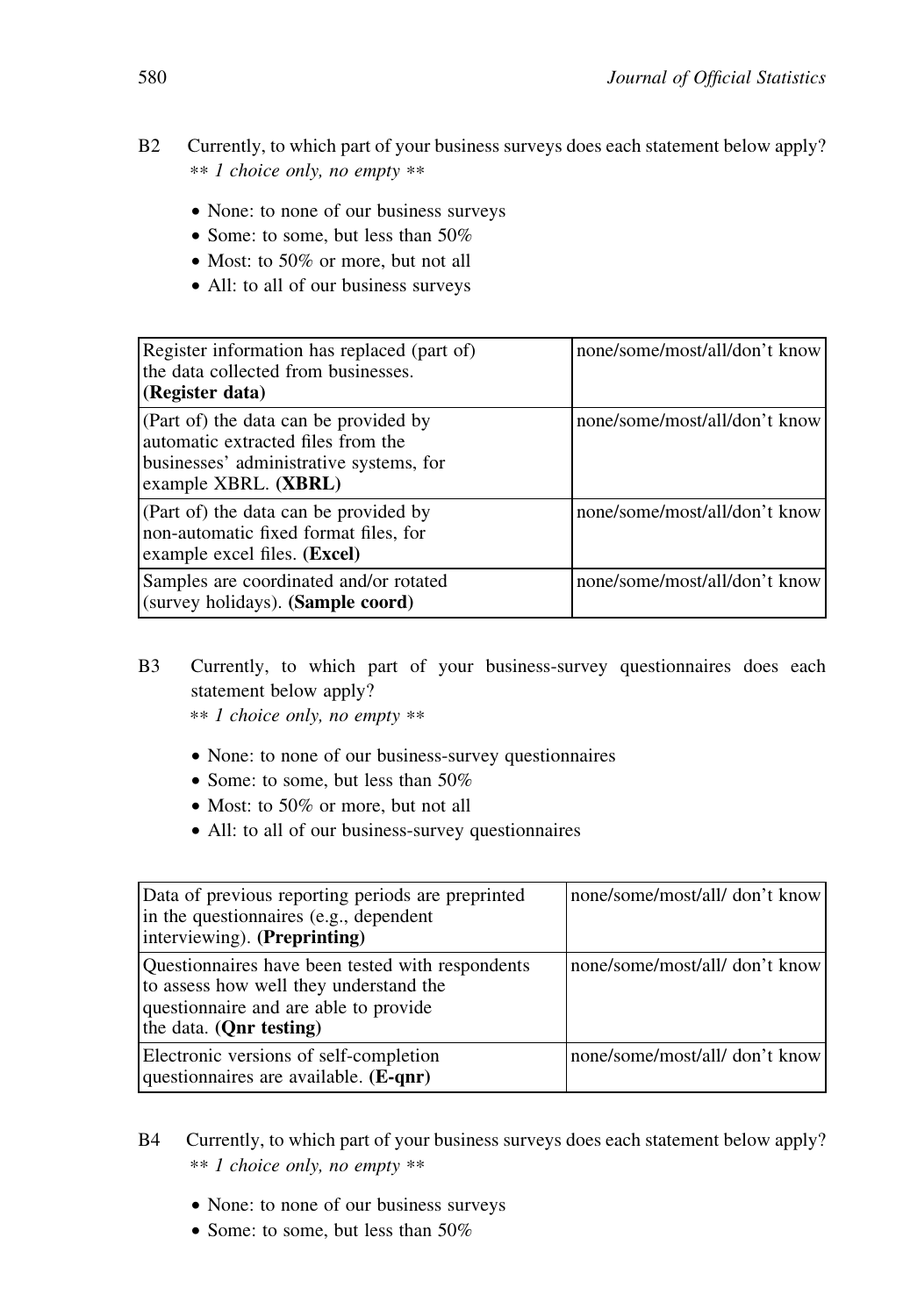- Most: to 50% or more, but not all
- All: to all of our business surveys

| Survey requests are included in a survey calendar<br>that gives businesses an overview of which<br>surveys they can expect from your<br>organization. (Survey calendar) | none/some/most/all/don't know |
|-------------------------------------------------------------------------------------------------------------------------------------------------------------------------|-------------------------------|
| Respondents can contact a help desk if they have<br>questions about a survey (e.g., a specific phone<br>number and/or e-mail address). (Help desk)                      | none/some/most/all/don't know |
| Respondents can find help on a website<br>(for example frequently asked questions).<br>(Website help)                                                                   | none/some/most/all/don't know |
| Information is provided on the concrete use.<br>of the statistical output based on the survey<br>request. (Concrete use)                                                | none/some/most/all/don't know |
| Respondents can receive personalized<br>statistical feedback. (Feedback)                                                                                                | none/some/most/all/don't know |
| The contacts with large businesses are managed<br>by a single account manager.<br>(Account manager)                                                                     | none/some/most/all/don't know |

- B5 Has your organization conducted any other activities to reduce response burden for business surveys? If so, please describe below. Large memo field
- B6 Can you help us find any recent (2005–2010) reports on how your institute aims to reduce businesses' response burden? We are particularly interested in any studies on the effects of these activities on response burden and data quality.

As an attachment to the invitation letter for this survey we included a list of papers we already found for your organization (if any).

Please enter any (other) references to reports below or send the reports to rbsurvey@cbs.nl or to Deirdre Giesen, Divison of Methodology and Quality, Room 1C33, PO Box 4481, 6401 CZ Heerlen, The Netherlands.

B7a Have the above questions on response-burden reduction been answered by the same person who answered the questions on response-burden measurement?

Yes/no

# If No Then B7b

Who answered the questions on response-burden reduction?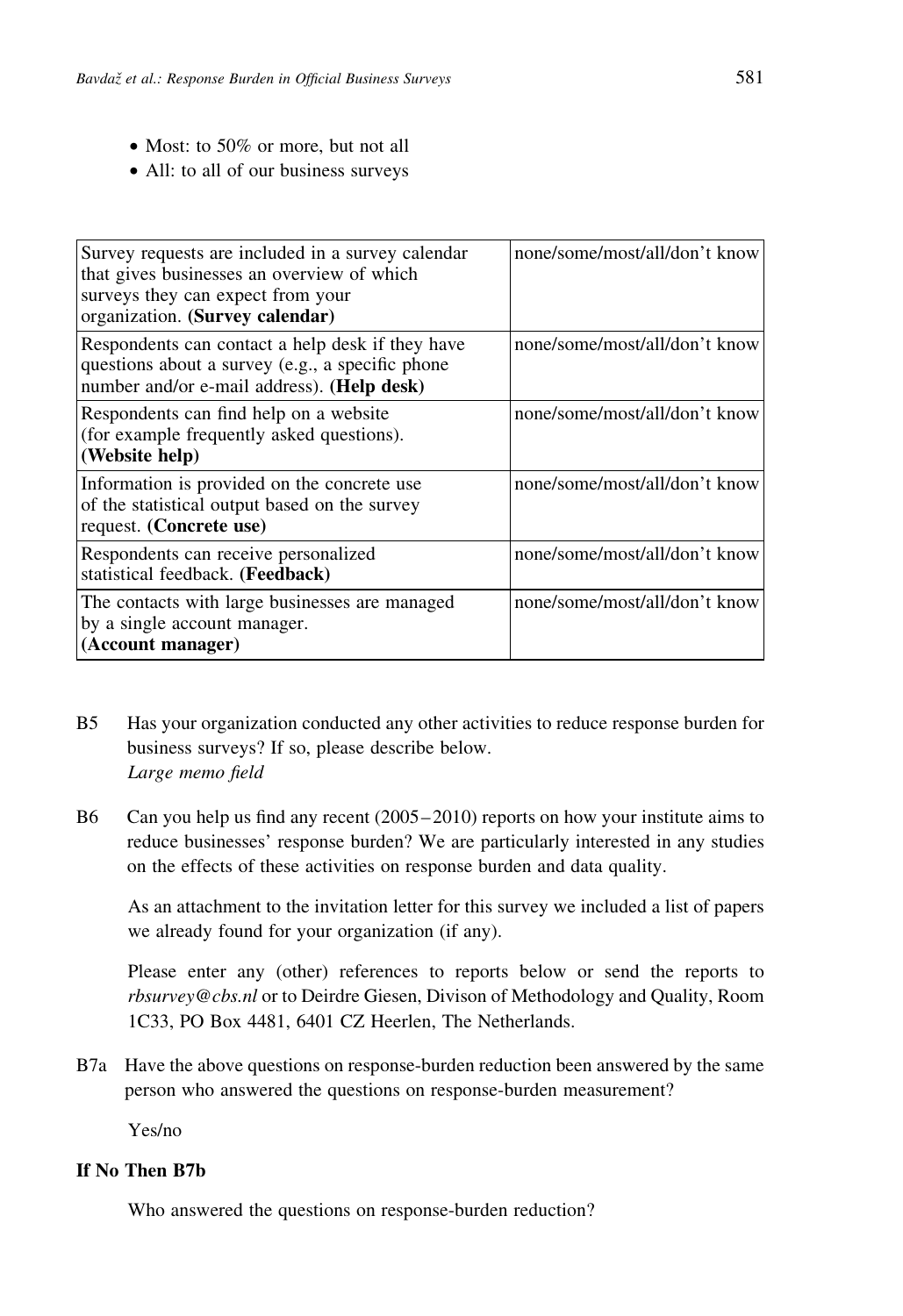| Name:                         | $---$ <i>Noempty</i>       |
|-------------------------------|----------------------------|
| Function:                     | $---$ optional field       |
| Specific domain of expertise: | $---$ optional field       |
| Department:                   | $---$ optional field       |
| E-mail:                       | $---$ Noempty, email check |
| Telephone number:             | $---$ <i>Noempty</i>       |

- B8a Who should we contact in your organization for additional information on response-burden reduction?
	- same as person mentioned in previous question
	- someone else

### If someone else Then B8b

Please mention name, telephone number, e-mail address and, if applicable, specific domain of expertise of the person(s) we can contact for additional information on the reduction of response burden in your organization.

Large memo field Closing message

### Appendix 3: Other Burden-reduction Actions Reported by NSIs Surveyed

### Policies outside and within the NSIs

- Better coordination across public agencies and authorities  $(3x)$
- Seeking access to administrative data  $(3x)$
- Policy not to collect data if information is available in administrative data  $(3x)$
- † Program of data collection split in two chapters, direct data collection and usages of administrative data from other government bodies  $(1x)$
- Policy not to ask for the same information in different questionnaires  $(1x)$
- 'No gold-plating' rule implementing minimum requirements only  $(2x)$
- 'One-in, one-out' rule  $(1x)$
- Load Threshold Policy: proactive relief to businesses in accordance to size  $(1x)$

### Methods to make a questionnaire's completion easier

- † Regular monitoring/reviewing of questionnaires to detect problems of respondents  $(3x)$
- Testing usability of electronic web-based data collections  $(1x)$
- Offering questionnaires in multiple modes  $(2x)$
- Prefilling questionnaires with administrative data  $(1x)$
- Redesign of questionnaires to align them as far as possible with the Profit  $\&$ Loss and Balance Sheet account entries (1x)
- † Establishment of Accounting Practices Unit that seeks to reconcile survey questions with business record keeping  $(1x)$
- † Establishment of response-improvement research staff to do research on questions (1x)
- All questionnaires can be downloaded and sent back electronically through a public website (1x)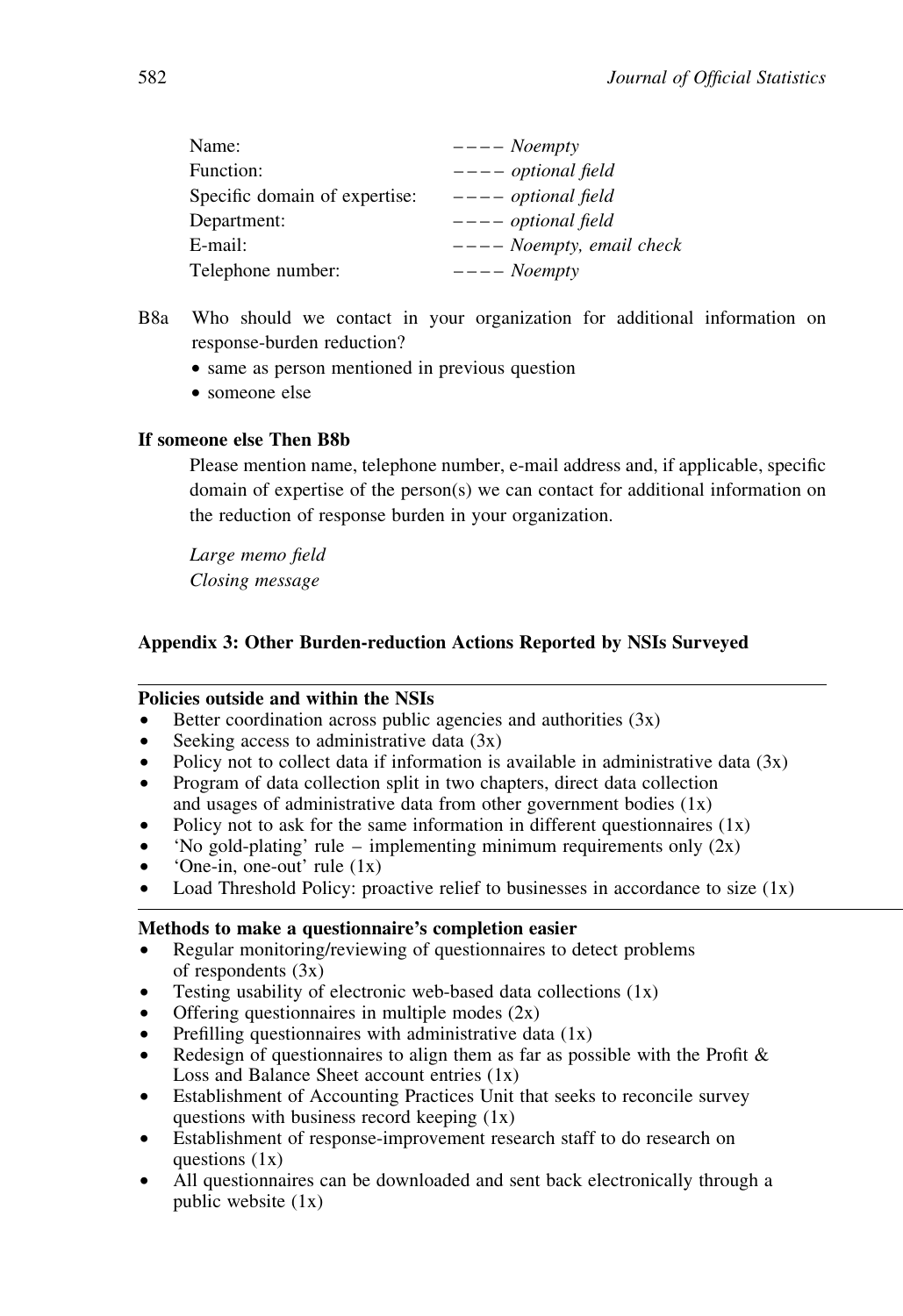#### Actions to improve communication and relationship with respondents

- Development of special shorter questionnaires for small businesses  $(2x)$
- Reduction of the level of detail asked on a number of questionnaires  $(1x)$
- † Interaction between data collectors and respondents via ICT and Internet in order to complete questionnaires aiming at efficiency of the data-capture process (1x)
- Website developed specifically for businesses, both as respondents and users  $(1x)$
- † Accept a copy of the balance sheet of the annual account instead of filling in SBS questionnaire (1x)

### Appendix 4: Clustering

After testing various clustering methods, Ward's hierarchical clustering method was selected because it offered the most meaningful interpretations of the results obtained. Several permutations of unit ordering were compared in order to observe the effect of unit ordering on clustering results. At lower levels (with many small clusters) all results mostly matched. At higher levels, three main groups with some differences were mostly detected.

The best clustering result was identified based on the criterion-function value (the within sum of squares), some other theoretical measurements for cluster validation especially the silhouette plot, the average silhouette width, and the height of aggregation in the hierarchical tree [\(Kaufman and Rousseeuw 1990;](#page-27-0) [Everitt et al. 2001\)](#page-26-0)––and cluster interpretability. The criterion-function values (the within sum of squares) ranged from 64.02083 to 75.45125. The solution presented here, with three well-separated clusters, had the smallest obtained criterion-function value (64.02083) and offered a meaningful interpretation of the clusters. These clusters with 16, ten, and 15 NSIs can be seen clearly in the graphical presentation of the aggregation procedure (dendrogram) in Figure A1 (the plot was cropped at the bottom where NSI names appear for confidentiality reasons).



Fig. A1. Dendrogram of 41 NSIs, using six selected variables and obtained using Ward's hierarchical clustering method based on squared Euclidian distance for binary data.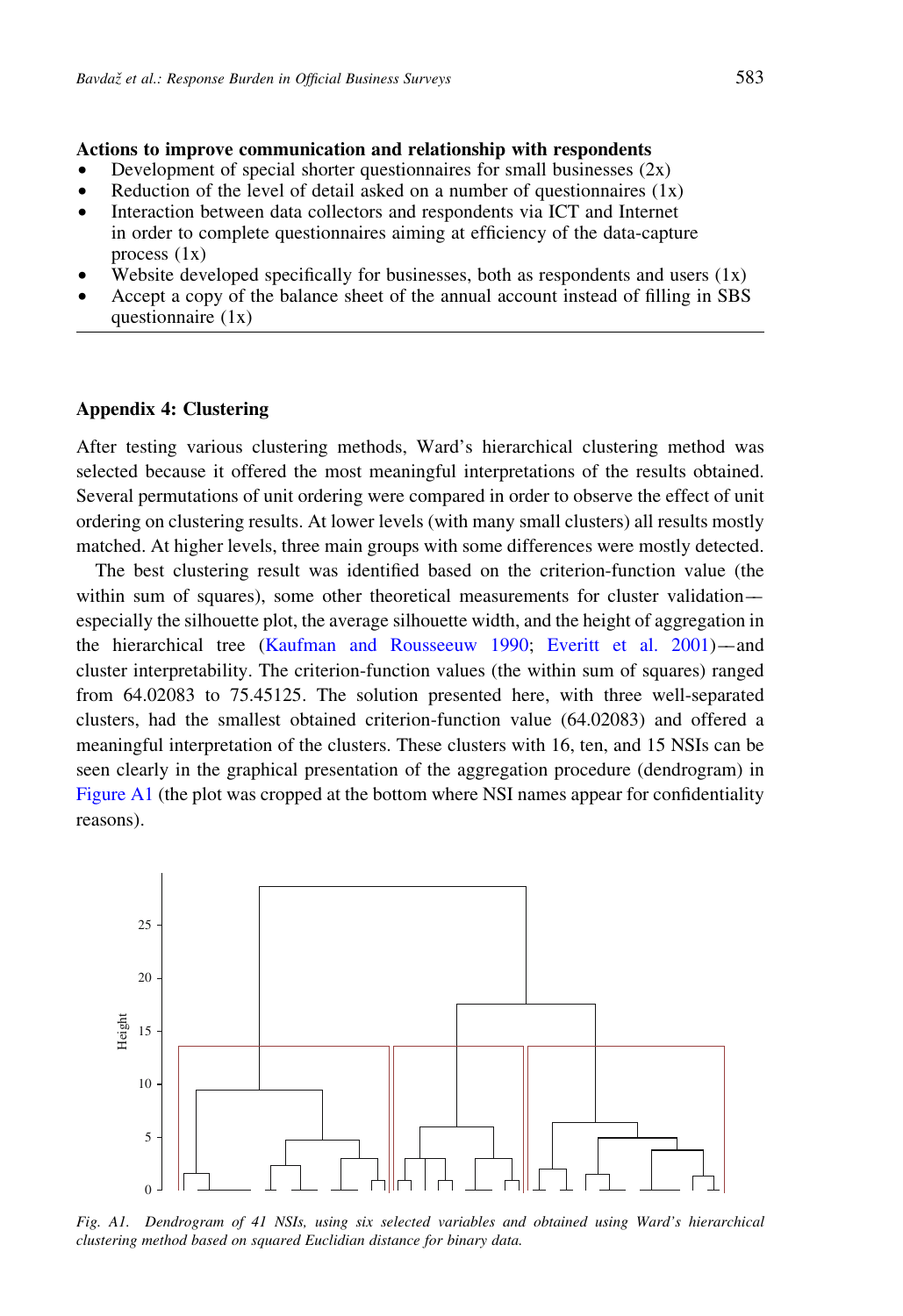<span id="page-25-0"></span>The silhouette plot shows how well each individual unit fits into the cluster. The silhouette plot and the values of the average silhouette width of the clusters in Figure  $A2$ suggest that units fit somewhat better in the larger two clusters compared to the smallest cluster.



Fig. A2. Silhouette plot clustering 41 NSIs into three clusters.

### 5. References

- Astin, J. 1994. "Statistical Form-Filling by Industry: Net Burden or Net Benefit?" International Statistical Review 62: 87–97. DOI: [http://dx.doi.org/10.2307/1403547.](http://dx.doi.org/10.2307/1403547)
- Bavdaž, M. 2010. "Sources of Measurement Errors in Business Surveys." Journal of Official Statistics 26: 24–42.
- Berglund, F., G. Haraldsen, and O. Kleven. 2013. "Causes and Consequences of Actual and Perceived Response Burden Based on Norwegian Data." In Deliverable 8.1 of the BLUE-ETS Project, 29–35. Available at: [http://www.blue-ets.istat.it/fileadmin/](http://www.blue-ets.istat.it/fileadmin/deliverables/Deliverable8.1.pdf) [deliverables/Deliverable8.1.pdf](http://www.blue-ets.istat.it/fileadmin/deliverables/Deliverable8.1.pdf) (accessed October 2014).
- Central Statistics Office. 2012. Response Burden Barometer 2011. Measurement of Administrative Burden imposed on Irish Business by Central Statistics Offices Inquiries. Available at: [http://www.cso.ie/en/media/csoie/releasespublications/documents/](http://www.cso.ie/en/media/csoie/releasespublications/documents/multisectoral/2011/responseburden11.pdf) [multisectoral/2011/responseburden11.pdf](http://www.cso.ie/en/media/csoie/releasespublications/documents/multisectoral/2011/responseburden11.pdf) (accessed April 2012).
- Dale, T. and G. Haraldsen, eds. 2007. Handbook for Monitoring and Evaluating Business Survey Response Burdens. European Commission, Eurostat. Available at: [http://epp.](http://epp.eurostat.ec.europa.eu/portal/page/portal/quality/documents/HANDBOOK%20FOR%20MONITORING%20AND%20EVALUATING%20BUSINESS%20SURVEY%20R.pdf) [eurostat.ec.europa.eu/portal/page/portal/quality/documents/HANDBOOK%20FOR%](http://epp.eurostat.ec.europa.eu/portal/page/portal/quality/documents/HANDBOOK%20FOR%20MONITORING%20AND%20EVALUATING%20BUSINESS%20SURVEY%20R.pdf) [20MONITORING%20AND%20EVALUATING%20BUSINESS%20SURVEY%](http://epp.eurostat.ec.europa.eu/portal/page/portal/quality/documents/HANDBOOK%20FOR%20MONITORING%20AND%20EVALUATING%20BUSINESS%20SURVEY%20R.pdf) [20R.pdf](http://epp.eurostat.ec.europa.eu/portal/page/portal/quality/documents/HANDBOOK%20FOR%20MONITORING%20AND%20EVALUATING%20BUSINESS%20SURVEY%20R.pdf) (accessed April 2013).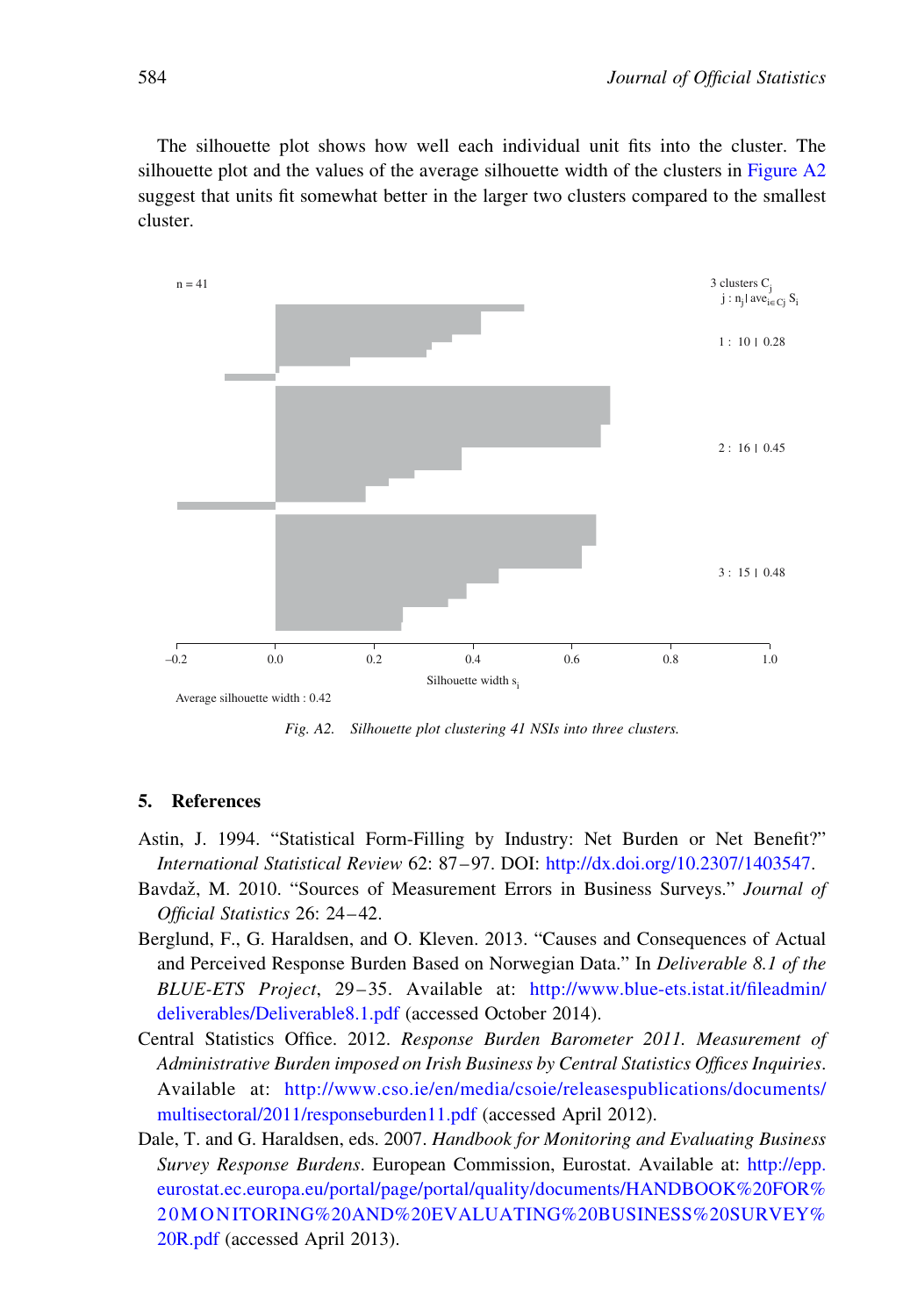- <span id="page-26-0"></span>European Commission. 2007. Action Programme for Reducing Administrative Burdens in the European Union. Communication from the Commission to the Council, the European Parliament, the European Economic and Social Committee and the Committee of the Regions. Brussels, January 24, 2007. Available at: [http://eur-lex.](http://eur-lex.europa.eu/LexUriServ/LexUriServ.do?uri=COM:2007:0023:FIN:EN:PDF) [europa.eu/LexUriServ/LexUriServ.do?uri](http://eur-lex.europa.eu/LexUriServ/LexUriServ.do?uri=COM:2007:0023:FIN:EN:PDF)=COM:2007:0023:FIN:EN:PDF (accessed April 2013).
- European Commission. 2009. Reducing Administrative Burdens in the European Union –– Annex to the 3rd Strategic Review on Better Regulation. Commission Working Document 16. Brussels, January 28, 2009. Available at: [http://eur-lex.europa.eu/](http://eur-lex.europa.eu/LexUriServ/LexUriServ.do?uri=COM:2009:0016:FIN:en:PDF) [LexUriServ/LexUriServ.do?uri](http://eur-lex.europa.eu/LexUriServ/LexUriServ.do?uri=COM:2009:0016:FIN:en:PDF)=COM:2009:0016:FIN:en:PDF (accessed April 2013).
- European Commission. 2011. European Statistics Code of Practice for the National and Community Statistical Authorities. Adopted by the European Statistical System Committee, September 28, 2011. Available at: [http://epp.eurostat.ec.europa.eu/cache/](http://epp.eurostat.ec.europa.eu/cache/ITY_OFFPUB/KS-32-11-955/EN/KS-32-11-955-EN.PDF) [ITY\\_OFFPUB/KS-32-11-955/EN/KS-32-11-955-EN.PDF](http://epp.eurostat.ec.europa.eu/cache/ITY_OFFPUB/KS-32-11-955/EN/KS-32-11-955-EN.PDF) (accessed April 2013).
- European Commission. 2012a. Action Programme for Reducing Administrative Burdens in the EU Final Report. Strasbourg, December 12, 2012. Available at: [http://ec.europa.](http://ec.europa.eu/smart-regulation/refit/admin_burden/docs/com2012_746_swd_ap_en.pdf) [eu/smart-regulation/refit/admin\\_burden/docs/com2012\\_746\\_swd\\_ap\\_en.pdf](http://ec.europa.eu/smart-regulation/refit/admin_burden/docs/com2012_746_swd_ap_en.pdf) (accessed October 2014).
- European Commission. 2012b. EU Regulatory Fitness. Communication from the Commission to the European Parliament, the Council, the European Economic and Social Committee and the Committee of the Regions. Strasbourg, December 12, 2012. Available at: [http://ec.europa.eu/governance/better\\_regulation/documents/](http://ec.europa.eu/governance/better_regulation/documents/1_EN_ACT_part1_v8.pdf) [1\\_EN\\_ACT\\_part1\\_v8.pdf](http://ec.europa.eu/governance/better_regulation/documents/1_EN_ACT_part1_v8.pdf) (accessed April 2013).
- European Statistical System. 2012. Quality Assurance Framework of the European Statistical System. Version 1.1. Available at: [http://epp.eurostat.ec.europa.eu/cache/](http://epp.eurostat.ec.europa.eu/cache/ITY_PUBLIC/QAF_2012/EN/QAF_2012-EN.PDF) [ITY\\_PUBLIC/QAF\\_2012/EN/QAF\\_2012-EN.PDF](http://epp.eurostat.ec.europa.eu/cache/ITY_PUBLIC/QAF_2012/EN/QAF_2012-EN.PDF) (accessed October 2014).
- Eurostat. 2009. ESS Standard for Quality Reports. Eurostat Methodologies and Working Papers. Luxembourg: Office for Official Publications of the European Communities. Available at: [http://epp.eurostat.ec.europa.eu/portal/page/portal/ver-1/quality/](http://epp.eurostat.ec.europa.eu/portal/page/portal/ver-1/quality/documents/ESQR_FINAL.pdf) [documents/ESQR\\_FINAL.pdf](http://epp.eurostat.ec.europa.eu/portal/page/portal/ver-1/quality/documents/ESQR_FINAL.pdf) (accessed April 2013).
- Executive Order 13610 of May 10. 2012. Identifying and Reducing Regulatory Burdens. Federal Register Vol. 77, No. 93. Available at: [http://www.whitehouse.gov/sites/](http://www.whitehouse.gov/sites/default/files/docs/microsites/omb/eo_13610_identifying_and_reducing_regulatory_burdens.pdf) [default/files/docs/microsites/omb/eo\\_13610\\_identifying\\_and\\_reducing\\_regulatory\\_](http://www.whitehouse.gov/sites/default/files/docs/microsites/omb/eo_13610_identifying_and_reducing_regulatory_burdens.pdf) [burdens.pdf](http://www.whitehouse.gov/sites/default/files/docs/microsites/omb/eo_13610_identifying_and_reducing_regulatory_burdens.pdf) (accessed April 2013).
- Everitt, B.S., S. Landau, and M. Leese. 2001. Cluster Analysis, 4th ed. London: Edward Arnold Publishers.
- Fröhlich, M., U. Oschischnig, and N. Rainer. 2012. "Meldepflichten und Belastung der Wirtschaft durch Erhebungen der Statistik Austria 2001–2011." Statistische Nachrichten 9: 729–741. Available at: [http://www.statistik.at/web\\_de/statistiken/unternehmen\\_](http://www.statistik.at/web_de/statistiken/unternehmen_arbeitsstaetten/respondentenbelastung/respondenten_belastungsbarometer/index.html) [arbeitsstaetten/respondentenbelastung/respondenten\\_belastungsbarometer/index.html](http://www.statistik.at/web_de/statistiken/unternehmen_arbeitsstaetten/respondentenbelastung/respondenten_belastungsbarometer/index.html) (accessed April 2013).
- Giesen, D., ed. 2011. Response Burden in Official Business Surveys: Measurement and Reduction Practices of National Statistical Institutes. Deliverable 2.2 of the BLUE-ETS Project. Available at: [http://www.blue-ets.istat.it/fileadmin/deliverables/](http://www.blue-ets.istat.it/fileadmin/deliverables/Deliverable2.2.pdf) [Deliverable2.2.pdf](http://www.blue-ets.istat.it/fileadmin/deliverables/Deliverable2.2.pdf) (accessed April 2013).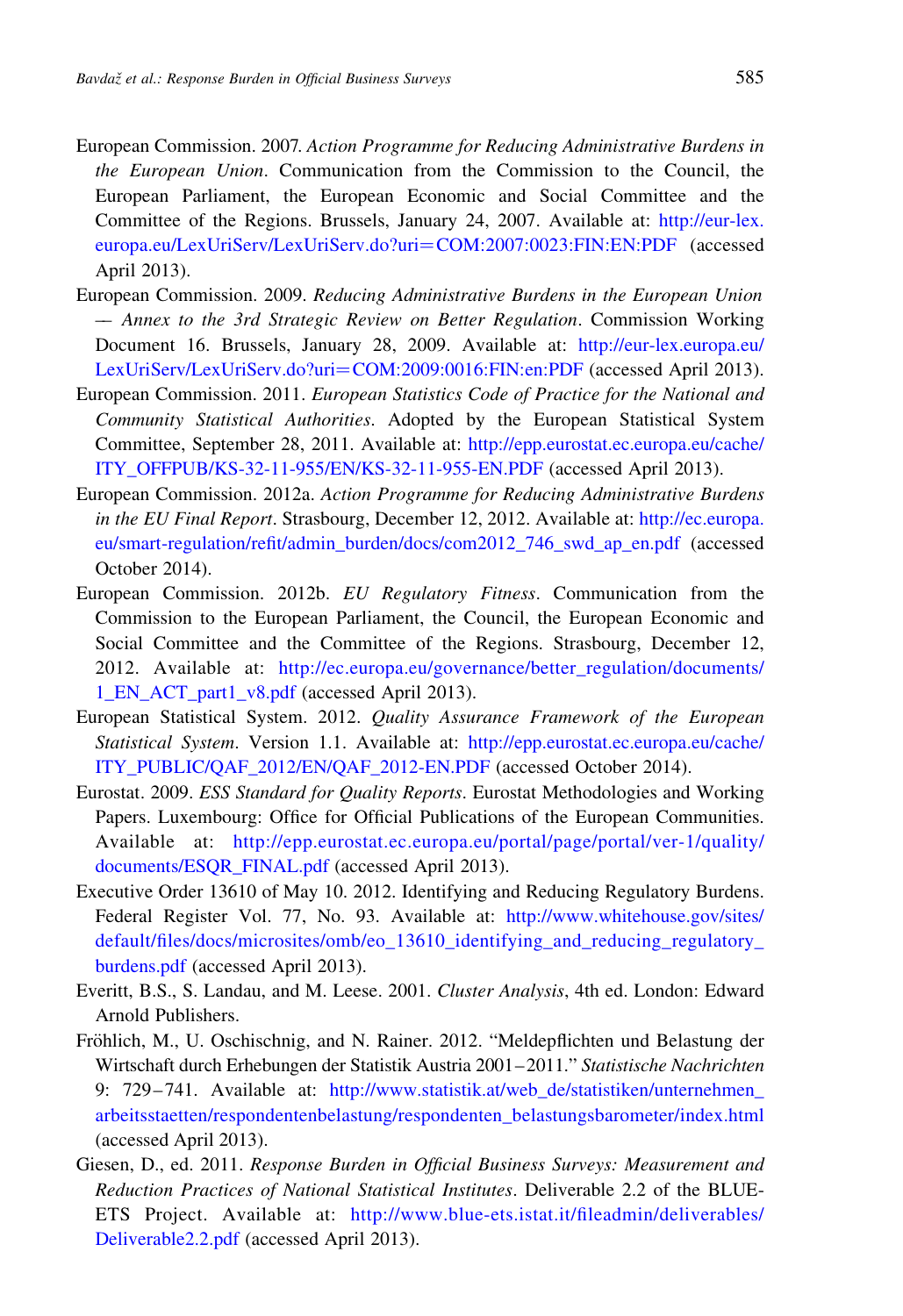- <span id="page-27-0"></span>Giesen, D. 2012. "Exploring Causes and Effects of Perceived Response Burden." In Proceedings of the Fourth International Conference on Establishment Surveys: American Statistical Association, June  $11-14$ , 2012, Montréal, Canada. Alexandria, VA: American Statistical Association. Available at: [http://www.amstat.org/meetings/](http://www.amstat.org/meetings/ices/2012/papers/302171.pdf) [ices/2012/papers/302171.pdf](http://www.amstat.org/meetings/ices/2012/papers/302171.pdf) (accessed October 2014).
- Giesen, D., G. Haraldsen, and M. Bavdaž. 2011. "Response Burden Measurement." In Deliverable 2.2 of the BLUE-ETS Project, 15–23. Available at: [http://www.blue-ets.](http://www.blue-ets.istat.it/fileadmin/deliverables/Deliverable2.2.pdf) [istat.it/fileadmin/deliverables/Deliverable2.2.pdf](http://www.blue-ets.istat.it/fileadmin/deliverables/Deliverable2.2.pdf) (accessed April 2013).
- Giesen, D. and V. Raymond-Blaess, eds. 2011. Inventory of published research: Response burden measurement and reduction in official business statistics. A literature review of national statistical institutes' practices and experiences. Deliverable 2.1 of the BLUE-ETS Project. Available at: [http://www.blue-ets.istat.it/fileadmin/deliverables/](http://www.blue-ets.istat.it/fileadmin/deliverables/Deliverable2.1.pdf) [Deliverable2.1.pdf](http://www.blue-ets.istat.it/fileadmin/deliverables/Deliverable2.1.pdf) (accessed April 2013).
- Hak, T., D. Willimack, and A. Anderson. 2003. "Response Process and Burden in Establishment Surveys". In Proceedings of the Section on Government Statistics: American Statistical Association, August 3–7, 2003, San Francisco, 1724–1730. Alexandria, VA: American Statistical Association. Available at: [http://www.amstat.](http://www.amstat.org/sections/srms/proceedings/y2003/Files/JSM2003-000457.pdf) [org/sections/srms/proceedings/y2003/Files/JSM2003-000457.pdf](http://www.amstat.org/sections/srms/proceedings/y2003/Files/JSM2003-000457.pdf) (accessed April 2013).
- Hedlin, D., T. Dale, G. Haraldsen, and J. Jones, eds. 2005. Developing Methods for Assessing Perceived Response Burden. Research report. Stockholm: Statistics Sweden, Oslo: Statistics Norway, and London: Office for National Statistics. Available at: [http://](http://epp.eurostat.ec.europa.eu/portal/page/portal/quality/documents/DEVELOPING%20METHODS%20FOR%20ASSESSING%20PERCEIVED%20RESPONSE%20BURD.pdf) [epp.eurostat.ec.europa.eu/portal/page/portal/quality/documents/DEVELOPING%20](http://epp.eurostat.ec.europa.eu/portal/page/portal/quality/documents/DEVELOPING%20METHODS%20FOR%20ASSESSING%20PERCEIVED%20RESPONSE%20BURD.pdf) [METHODS%20FOR%20ASSESSING%20PERCEIVED%20RESPONSE%20BURD.](http://epp.eurostat.ec.europa.eu/portal/page/portal/quality/documents/DEVELOPING%20METHODS%20FOR%20ASSESSING%20PERCEIVED%20RESPONSE%20BURD.pdf) [pdf](http://epp.eurostat.ec.europa.eu/portal/page/portal/quality/documents/DEVELOPING%20METHODS%20FOR%20ASSESSING%20PERCEIVED%20RESPONSE%20BURD.pdf) (accessed April 2013).
- Hennig, C. 2014. fpc: Flexible procedures for clustering, R package version 2.1–9.
- High Level Group of Independent Stakeholders on Administrative Burdens. 2009. Subject: Priority Area Statistics. Available at: [http://ec.europa.eu/smart-regulation/](http://ec.europa.eu/smart-regulation/refit/admin_burden/docs/enterprise/files/hlg_opinion_070709_statistics.pdf) [refit/admin\\_burden/docs/enterprise/files/hlg\\_opinion\\_070709\\_statistics.pdf](http://ec.europa.eu/smart-regulation/refit/admin_burden/docs/enterprise/files/hlg_opinion_070709_statistics.pdf) (accessed October 2014).
- Hungarian Statistical Office. 2004. External Trade Statistics, Technical Implementation Report. Transitional Facility, 2004. Project No 6. Agreement No 19100.2005.001- 2005.532. Budapest: Department of External Trade Statistics. Unpublished document.
- Jones, J. 2012. "Response Burden: Introductory Overview Lecture." In Proceedings of the Fourth International Conference on Establishment Surveys: American Statistical Association, June 11–14, 2012, Montréal, Canada, Alexandria, VA: American Statistical Association. Available at: [http://www.amstat.org/meetings/ices/2012/papers/](http://www.amstat.org/meetings/ices/2012/papers/302289.pdf) [302289.pdf](http://www.amstat.org/meetings/ices/2012/papers/302289.pdf) (accessed April 2013).
- Jones, J., J. Rushbrooke, G. Haraldsen, T. Dale, and D. Hedlin. 2005. "Conceptualising Total Business Survey Burden." The Survey Methodology Bulletin 55: 1–10. Available at: [http://www.ons.gov.uk/ons/guide-method/method-quality/survey-methodology](http://www.ons.gov.uk/ons/guide-method/method-quality/survey-methodology-bulletin/smb-55/index.html)[bulletin/smb-55/index.html](http://www.ons.gov.uk/ons/guide-method/method-quality/survey-methodology-bulletin/smb-55/index.html) (accessed April 2013).
- Kaufman, L. and P.J. Rousseeuw. 1990. Finding Groups in Data: An Introduction to Cluster Analysis. New York: Wiley.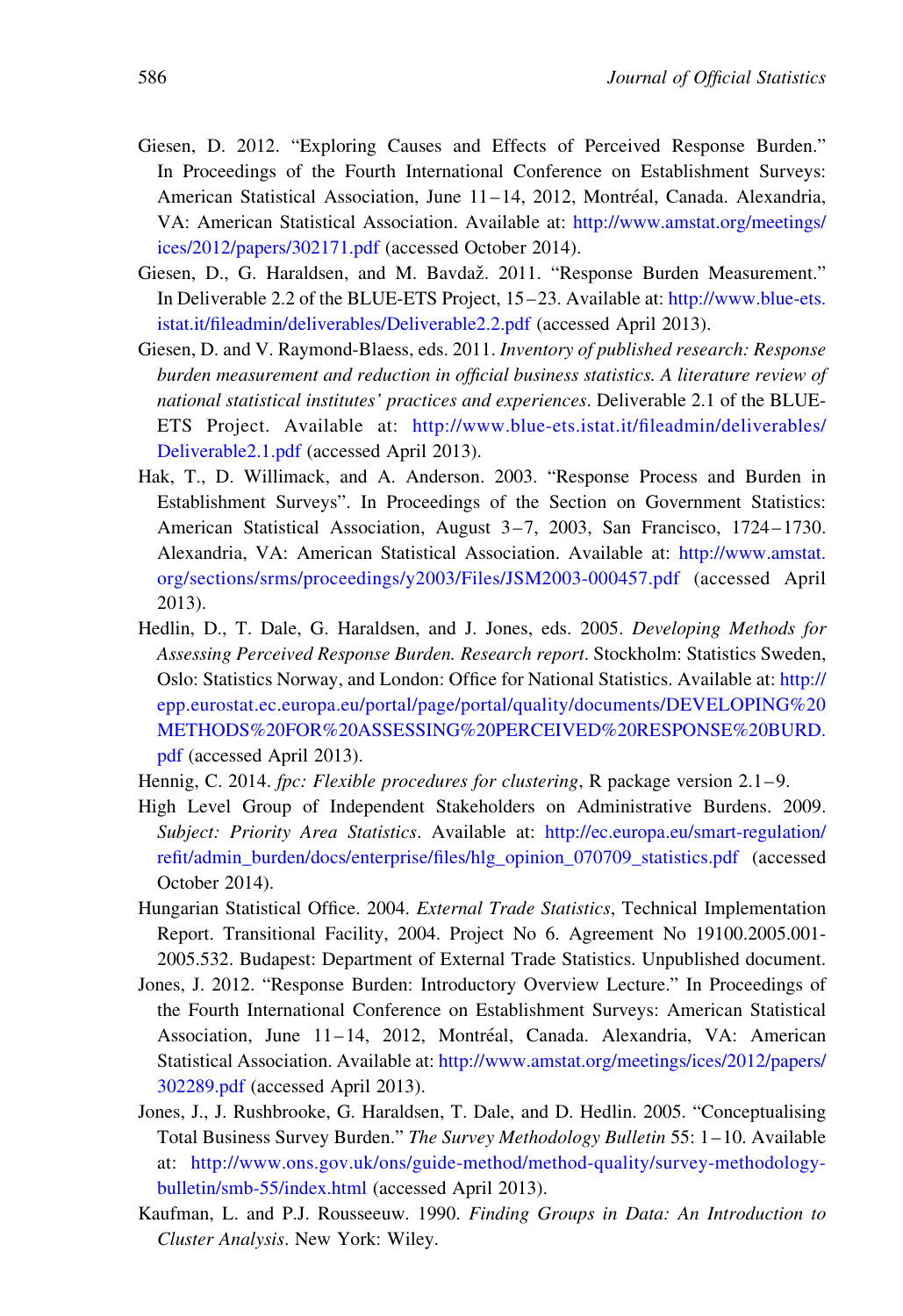- <span id="page-28-0"></span>Lorenc, B., M. Bavdaž, D. Giesen, R. Seljak, and V. Torres van Grinsven. 2012. "Businesses as users of official statistics." In Proceedings of the Fourth International Conference on Establishment Surveys: American Statistical Association, June 11–14, 2012, Montréal, Canada. Alexandria, VA: American Statistical Association. Available at: <http://www.amstat.org/meetings/ices/2012/papers/302173.pdf> (accessed April 2013).
- Lorenc, B, W. Kloek, L. Abrahamson, and S. Eckman. 2013. "An Analysis of Business Response Burden and Response Behaviour Using a Register of Data Provision." In Proceedings of the Conferences on New Techniques and Technologies for Statistics, March 5–7, 2013, Brussels. Available at: [http://www.cros-portal.eu/content/ntts-](http://www.cros-portal.eu/content/ntts-2013-proceedings)[2013-proceedings](http://www.cros-portal.eu/content/ntts-2013-proceedings) (accessed April 2013).
- Maechler, M., P. Rousseeuw, A. Struyf, M. Hubert, K. Hornik, M. Studer, and P. Roudier. 2014. Cluster: Cluster Analysis Basics and Extensions. R package version 1.15.3.
- Merrington, R., B. Torrey, and L. van Heerden. 2009. "Measurement of Respondent Load at Statistics New Zealand." In Proceedings of the 57th session of the International Statistical Institute, August 16–22, 2009, Durban, South Africa. Available at: [http://](http://www.statssa.gov.za/isi2009/ScientificProgramme/IPMS/0246.pdf) [www.statssa.gov.za/isi2009/ScientificProgramme/IPMS/0246.pdf](http://www.statssa.gov.za/isi2009/ScientificProgramme/IPMS/0246.pdf) (accessed April 2013).
- Meyer, D., E. Dimitriadou, K. Hornik, A. Weingessel, F. Leisch, C.-C. Chang, and C.-C. Lin. 2014. e1071: Misc Functions of the Department of Statistics (e1071), TU Wien. R package version 1.6–4.
- OECD. 2009. Mandate of the Regulatory Policy Committee. A New Agenda for the Regulatory Policy Committee: Issues for the Next Three years, 2010-12. Resolution of the Council concerning the Mandate of the Regulatory Policy Committee 11 December 2009. Available at: <http://www.oecd.org/fr/gov/politique-reglementaire/44679685.pdf> (accessed April 2013).
- Office of Information and Regulatory Affairs. 2006. Questions and Answers when Designing Surveys for Information Collections. Washington: Office of Management and Budget. Available at: [http://www.whitehouse.gov/sites/default/files/omb/assets/](http://www.whitehouse.gov/sites/default/files/omb/assets/omb/inforeg/pmc_survey_guidance_2006.pdf) [omb/inforeg/pmc\\_survey\\_guidance\\_2006.pdf](http://www.whitehouse.gov/sites/default/files/omb/assets/omb/inforeg/pmc_survey_guidance_2006.pdf) (accessed January 2013).
- Ojo, O. E. and C. Ponikowski. 2010. "Evaluating the Effect of Dependent Sampling on National Compensation Survey Earnings Estimates." In Proceedings of the Section on Survey Research Methods: American Statistical Association. July 31–August 5, 2010, Vancouver, British Colombia, 2766–2775. Alexandria, VA: American Statistical Association. Available at: <https://www.amstat.org/sections/SRMS/Proceedings> (accessed April 2013).
- Paper Work Reduction Act of 1980, United States Federal Law. Title 44, Section 35, United States Code. Available at: [http://www.archives.gov/federal-register/laws/](http://www.archives.gov/federal-register/laws/paperwork-reduction) [paperwork-reduction](http://www.archives.gov/federal-register/laws/paperwork-reduction) (accessed April 2013).
- R Core Team. 2014. R: A Language and Environment for Statistical Computing (version 2.13.1). Vienna: R Foundation for Statistical Computing. Available at: [http://www.](http://www.R-project.org) [R-project.org](http://www.R-project.org) (accessed July 2011).
- Red Tape Reduction Commission. 2012. Recommendations Report. Cutting Red Tape. Freeing Businesses to Grow. President of the Treasury Board, 2012. Available at: [http://](http://www.reduceredtape.gc.ca/heard-entendu/rr/rr-eng.pdf) [www.reduceredtape.gc.ca/heard-entendu/rr/rr-eng.pdf](http://www.reduceredtape.gc.ca/heard-entendu/rr/rr-eng.pdf) (accessed April 2013).